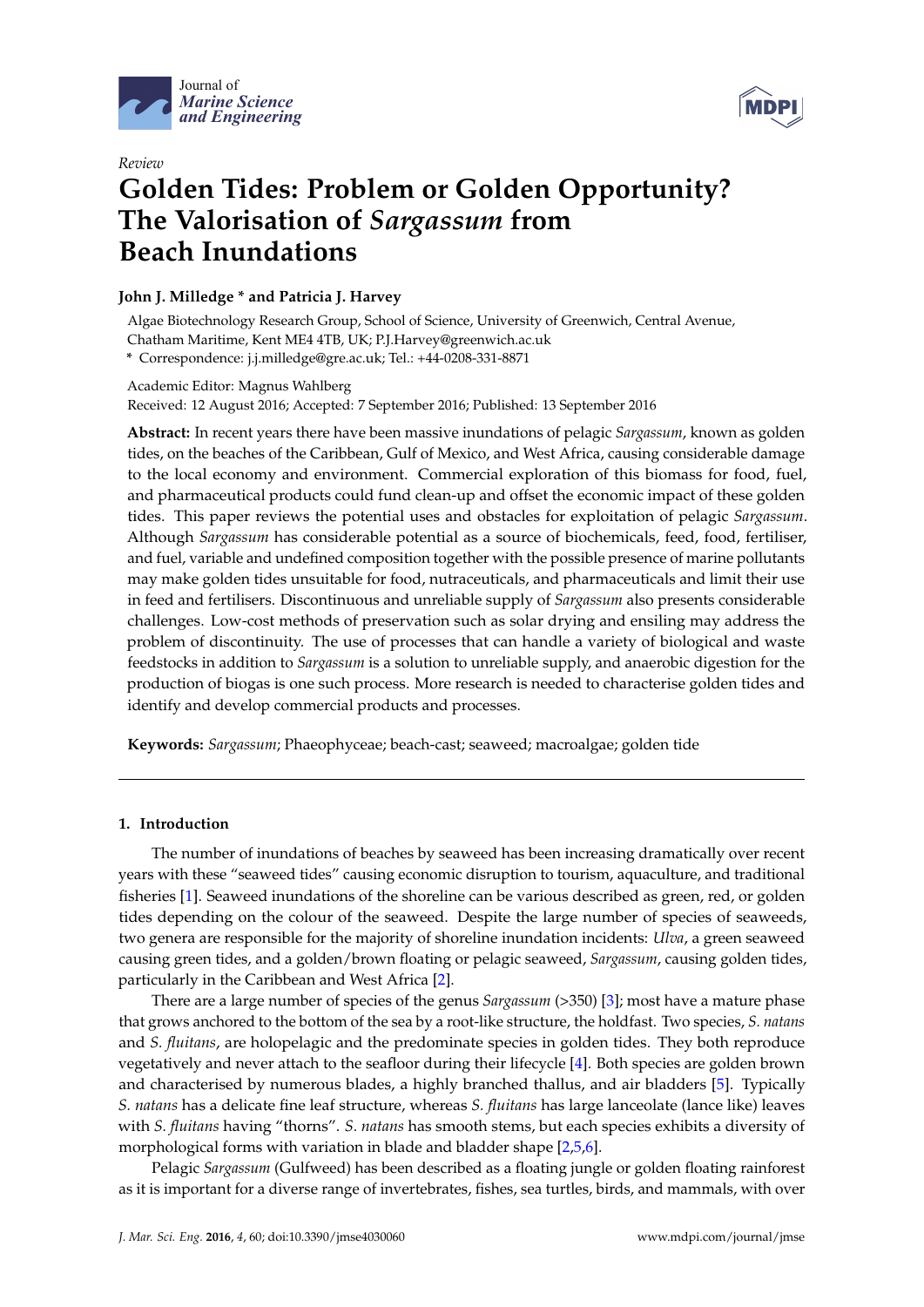145 species of invertebrates and 100 species of fishes being associated with it [\[2,](#page-10-1)[7\]](#page-11-0). The National Marine Fisheries Service has designated floating mats of *Sargassum* as an essential fish habitat [\[5\]](#page-10-4). *Sargassum* is not only of ecological importance, but has a global role in ocean sequestration of carbon, with the *Sargassum* of the Sargasso Sea being a net sink of CO<sub>2</sub>, representing ~7% of the global net "carbon pump" [\[2\]](#page-10-1).

The amount of Pelagic *Sargassum* in the ocean is huge, and thus the potential for golden tides is as well. The Sargasso Sea, so called due to the abundance of *Sargassum,* is the greatest aggregation of seaweed in the world with a total biomass of 10 million tonnes [\[5\]](#page-10-4). Around 1 million tonnes of *Sargassum* leaves the Gulf Mexico via the Florida Straits and enters the Sargasso Sea area of the Atlantic Ocean annually [\[7\]](#page-11-0). However, the Sargasso Sea and Gulf of Mexico are not the only sources of the golden tides in the Caribbean; a new source has been identified from the Northern Equatorial Recirculation Region (NERR) [\[4,](#page-10-3)[6\]](#page-10-5). During the inundation of the Caribbean in 2015, ~10,000 wet tonnes of seaweed was being dumped on beaches of the Caribbean islands daily [\[8\]](#page-11-1). However, inundations are not restricted to the Caribbean, but also occur on the beaches of the Gulf of Mexico, the Atlantic Coast of the USA, and the shoreline of western Africa from Morocco (South of Casablanca) to the Gulf of Guinea [\[4](#page-10-3)[,9,](#page-11-2)[10\]](#page-11-3). Prior to 2011 there had been no reports of golden tides on the shores of northwest Africa [\[1,](#page-10-0)[10\]](#page-11-3). The exact reason for the *Sargassum* inundations of recent years are not fully known, although climate change and coastal sea eutrophication are implicated [\[1,](#page-10-0)[10,](#page-11-3)[11\]](#page-11-4), and it is not known if the major golden tides of 2011–2015 will continue to happen every year [\[12\]](#page-11-5).

Deposits of *Sargassum* occur naturally and regularly on beaches, albeit in smaller quantities than the major golden tides of 2011–2015. They play a role in stabilising beaches and providing nutrients for beach and dune plants [\[13](#page-11-6)[,14\]](#page-11-7). The organisms they carry can be important sources of food for beach fauna [\[12\]](#page-11-5). In locations where small deposits of *Sargassum* have been left on the beach, it is eventually washed away or buried by wave action and the smell of decomposition reduced by rain [\[12\]](#page-11-5). Beach-cast *Sargassum* is not considered injurious to human health [\[12](#page-11-5)[,15\]](#page-11-8), although there have been some reports of minor skin and eye irritations [\[16](#page-11-9)[,17\]](#page-11-10). Leaving *Sargassum* where it is may be a viable approach for small deposits, avoiding the cost and potential negative impacts of beach cleaning, such as sand removal and destruction of habitat. However, large deposits may not be acceptable to beach users, and may have negative environmental effects, smothering organisms such as turtle hatchlings [\[2,](#page-10-1)[15\]](#page-11-8).

Tourism was worth \$29.2 billion in on-shore spending in the Caribbean in 2014, and contributed over 80% of the regional GDP. Tourists are reported to be avoiding resorts affected by golden tides [\[18\]](#page-11-11), and Sir Hilary Beckles, the Vice Chancellor of the University of the West Indies, has described the inundation of Caribbean and Mexican Gulf beaches as "an international crisis" and "the greatest single threat" to the Caribbean [\[8](#page-11-1)[,19\]](#page-11-12). However, the removal of *Sargassum* from beaches or the prevention of it reaching the beaches could be very costly. It has been estimated that it would take at least \$120 million to clean up the *Sargassum* inundations across the Caribbean based on the \$5 million spent on the clean-up of beaches in Mexico [\[8](#page-11-1)[,19\]](#page-11-12). Galveston Island spends \$3.5 million annually on maintaining 32 miles of public beach by moving *Sargassum* from the main strand to less tourist-sensitive back areas of the beach to compost [\[20\]](#page-11-13). The prevention of seaweed reaching the beaches could also be costly, with 300-m floating booms estimated to cost \$80,000 to protect some of the beaches of St. Vincent and the Grenadines [\[21\]](#page-11-14).

There are over 90 patents that refer to *Sargassum*, and it has been used for both fertiliser and animal feed [\[2\]](#page-10-1). Wild harvesting and cultivation of pelagic *Sargassum* in the Sargasso Sea for biofuel has been proposed [\[22–](#page-11-15)[25\]](#page-11-16). However, commercial extraction of *Sargassum* from the Sargasso Sea is considered to pose a threat to the ecosystem, and currently there is no commercial extraction of *Sargassum* from the Sargasso Sea [\[2\]](#page-10-1). Although there have been some recommendations on how to remove *Sargassum* from beaches [\[12](#page-11-5)[,20\]](#page-11-13), there appears to be limited commercial exploitation with *Sargassum* only being used as a traditional local fertiliser, soil conditioner, and animal feed [\[15\]](#page-11-8). One of the key recommendations of the Caribbean Sea Commission [\[26\]](#page-11-17) for addressing the threat of the *Sargassum* seaweed is to support research into commercial uses of *Sargassum.* The further exploitation of biomass is considered one of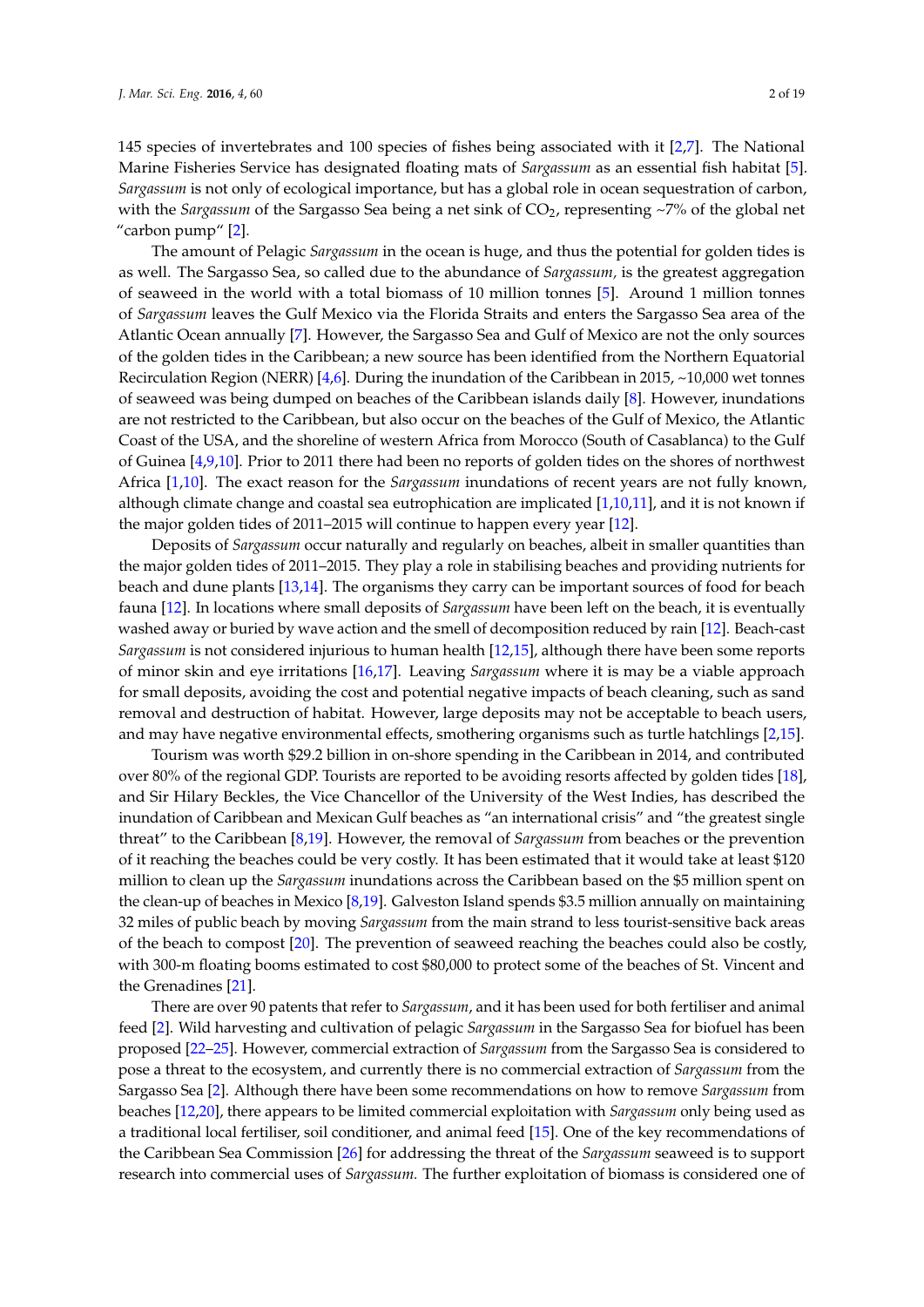the best options for increasing renewable energy [\[27\]](#page-11-18), and *Sargassum* collected from golden tides may be a potential source of bioenergy [\[12\]](#page-11-5).

*Sargassum muticum* is a member of the *Sargassum* genus and an invasive species in Europe. Attempts to eradicate *S. muticum* have failed [\[28\]](#page-11-19), and methods are being researched for its valorisation to encourage harvesting and control [\[29,](#page-12-0)[30\]](#page-12-1). *S. muticum* has been suggested as a source of biochemicals, nutraceuticals, and pharmaceuticals [\[30,](#page-12-1)[31\]](#page-12-2); a biorefinery feedstock [\[29\]](#page-12-0); and a biofuel feedstock [\[32–](#page-12-3)[34\]](#page-12-4). The research and lessons learnt on *S. muticum* may be of value in seeking methods for the valorisation of the pelagic *Sargassum* species, *S. natans* and *S. fluitans*.

# **2.** *Sargassum* **Composition and Potential Uses of Compounds**

*Sargassum* species and floating mats of *Sargassum* contain a wide range of biologically active compounds: sulphated polysaccharide, phenolics, plastoquinone, phlorotannins, fucoxanthin, fucoidan, sargaquinoic acid, sargachromenol, steroids, terpenoids, and flavonoids [\[16](#page-11-9)[,35\]](#page-12-5). Various extracts from *Sargassum* species, including *S. natans*, showed significant therapeutic potential, suggesting *Sargassum* could provide novel functional ingredients for pharmaceuticals for the treatment and prevention of several disorders [\[35,](#page-12-5)[36\]](#page-12-6).

<span id="page-2-0"></span>The ultimate composition and Higher Heating Value of *S. natans* is similar to that of *S. muticum* (Table [1\)](#page-2-0).

**Table 1.** Ultimate analysis of *S. muticum* and *S. natans*.

|                                          | Ash                        |                    |  |  |  |  | H O N S HHV LHV |    |
|------------------------------------------|----------------------------|--------------------|--|--|--|--|-----------------|----|
|                                          | % $dw$                     |                    |  |  |  |  | $kJ·g^{-1}·dw$  |    |
| S. <i>muticum</i> $\frac{1}{1}$ (Summer) | 33.3 30.1 4.2 28.1 3.6 0.8 |                    |  |  |  |  | 12.0            |    |
| S. natans <sup>2</sup>                   |                            | 32.5 28.9 6.2 27 4 |  |  |  |  | $1.4$ $12.2*$   | 97 |

 $1$  [\[34\]](#page-12-4);  $2$  [\[37\]](#page-12-7);  $*$  Calculated from LHV using the method of Demirel [\[38\]](#page-12-8).

The heating values of both species are somewhat less than that of the terrestrial energy crops of 17–20 kJ·g<sup>-1</sup>·dw [\[39\]](#page-12-9) due to the high ash content. Adjusting for the ash content, the HHV of the volatile solids (VS) of both species is ~18 kJ·g<sup>-1</sup>. The typical HHV of complex carbohydrates is 17.2 kJ·g<sup>-1</sup>·dw and 21 KJ·g<sup>-1</sup> dw for typical proteins [\[40\]](#page-12-10). The protein content can be estimated from the HHV data to be  $\sim$ 11% of volatile solids and  $\sim$ 7% of the dry weight (dw) for both species.

# *2.1. Proteins*

Brown seaweeds typically contain 3%–16% protein depending on the species and season [\[41,](#page-12-11)[42\]](#page-12-12). The protein content of a biomass can be estimated from the nitrogen present by multiplying the N content by a factor (N factor).The N factor is based on the proteins present in the biomass. A great many commonly occurring proteins contain ~16% nitrogen and a factor of 6.25 has been most commonly used for foods [\[40\]](#page-12-10) and is also widely used in algal literature [\[43\]](#page-12-13). However, there is a wide variation in the composition of protein in foods [\[40\]](#page-12-10) and in particular algae [\[44](#page-12-14)[,45\]](#page-12-15). Biomass may also contain a proportion of nitrogen that is not associated with proteins, but with compounds such as DNA, pigments, and free amino acids [\[44,](#page-12-14)[46\]](#page-12-16), and thus the commonly used multiplier of 6.25 causes the protein content to be overestimated [\[44,](#page-12-14)[47\]](#page-12-17). Factors for common foods vary between 5.2 and 6.3 [\[40\]](#page-12-10) and for algae 3.75–6.4 [\[44](#page-12-14)[,48\]](#page-12-18). Overall N factors have been suggested for general use with algae of 5 [\[41\]](#page-12-11), 4.78 [\[49\]](#page-12-19), and 4.44 [\[44\]](#page-12-14), and an average N factor for brown algae of 4.56 has been suggested in an extensive recent study by Angel et al. [\[41\]](#page-12-11). Using this latest N factor of 4.56, a protein content of 18% can be calculated for *S. natans*. The average protein content of *S. fluitans* is 12.8% [\[42\]](#page-12-12). Oyesiku and Egunyomi [\[16\]](#page-11-9) found the protein content of pelagic mats of *S. natans* and *S. fluitans*, floating off the coast of Nigeria, to be 15.4%.

Although both *S. natans* and *S. fluitans* are known to obtain a large proportion (~44%) of their nitrogen requirement from "ubiquitous" epiphytic cyanobacteria [\[50\]](#page-12-20), there are considerable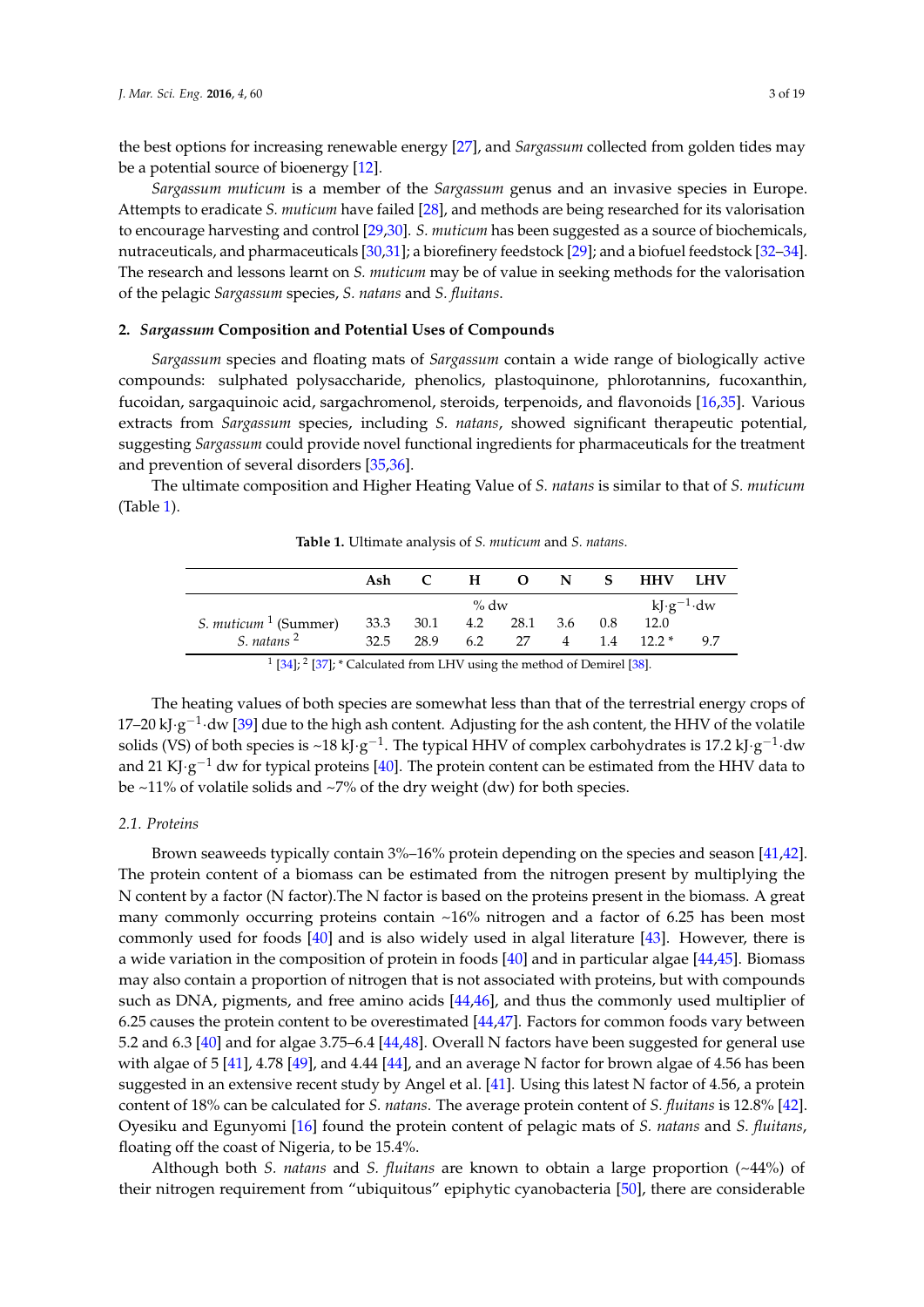differences in the C:N ratio of pelagic seaweed depending on the availability of nutrients [\[5\]](#page-10-4). The average C:N ratio of *Sargassum* from the open ocean is 47, whereas in neritic water it is 27 [\[5\]](#page-10-4). The C:N for floating mixed *Sargassum* mats floating close to the coast of Nigeria can be estimated from the data of Oyesiku and Egunyomi [\[16\]](#page-11-9) to be around 23. Although Lapointe et al. [\[5\]](#page-10-4) found no significant difference between the C:N ratio of *S. natans* and *S. fluitans,* the C:N ratio found by Wan et al. [\[37\]](#page-12-7) for *S. natans* was only 7. Milledge and Harvey [\[34\]](#page-12-4) found the C:N ratio of *S. muticum* to be 8. The C:N ratio of *S. muticum* can vary between 6 and 20 depending on location and season [\[32,](#page-12-3)[51,](#page-12-21)[52\]](#page-13-0). A high C:N ratio could be advantageous for the production of biofuels, but a low C:N ratio may be advantageous in the production of fertilisers and animal feeds.

Although seaweeds contain all 22 amino acids, they are generally rich in aspartic and glutamic acids, but limited in lysine, threonine, tryptophan, cysteine, and methionine [\[42\]](#page-12-12) Although nutritional studies have shown that algal proteins are generally comparable to vegetable proteins [\[53\]](#page-13-1), the imbalance of amino acids may limit the applicability of *Sargassum* as a foodstuff. A recent extensive review has found that the proteins, peptides, and amino acids from seaweed have shown positive bioactive effects in the treatment of diabetes, cancer, and AIDS, and the prevention of vascular diseases [\[54\]](#page-13-2). Considerable further research is required to identify polypeptides from pelagic *Sargassum* and their potential therapeutic benefits.

## *2.2. Polysaccharides*

*Sargassum* can contain up to 68% polysaccharides [\[42\]](#page-12-12), with the polysaccharide content of floating mats of *Sargassum* being 57% [\[16\]](#page-11-9). The polysaccharide composition of brown seaweed is different to that of terrestrial plants, with the major polysaccharides of brown algae being laminarin, mannitol, alginate, fucoidan, and cellulose [\[55,](#page-13-3)[56\]](#page-13-4).

#### 2.2.1. Alginates

Alginates are a major component of the cell wall of brown algae, accounting for up to 40% of the dry weight [\[56\]](#page-13-4). They are U.S. Food and Drug Administration (FDA) approved polymers, and represent some of most important biomaterials for diverse applications, not only in the food and cosmetics industries, but also in the textile industry and for biomedical applications [\[57\]](#page-13-5). Worldwide annual alginate production has been estimated at 30,000 tonnes [\[58\]](#page-13-6), and the uses of alginates have been extensively reviewed by Rehm [\[58\]](#page-13-6), Bixler et al. [\[59\]](#page-13-7), Holdt and Kraan [\[54\]](#page-13-2), and Sun and Tan [\[57\]](#page-13-5). *S. muticum* has been used for alginate production [\[60](#page-13-8)[,61\]](#page-13-9), but the yield is relatively low, 5%–11% compared to 16%–30% for commercially exploited brown algae [\[62](#page-13-10)[,63\]](#page-13-11). Although there appears to have been some past exploitation of pelagic *Sargassum* for the production of hydrocolloids, the quality of alginic acid from *Sargassum* does not make it a viable source of commercial alginates, and there appears to be no current major commercial exploitation [\[64,](#page-13-12)[65\]](#page-13-13).

# 2.2.2. Sulphated Polysaccharides

The sulphated polysaccharides of seaweeds are chemically very different from those of land plants, with those in brown seaweed being mainly sulphated fucans (fucoidans), with other sulphated polysaccharides containing galactose, xylose, glucose, and other simple sugars also being found [\[66](#page-13-14)[,67\]](#page-13-15). *S. muticum* contains 8% dry weight as fucans [\[68\]](#page-13-16), with fucose being the dominant sugar in *S. muticum* sulphated polysaccharides [\[69\]](#page-13-17). Fucans have been classified as non-toxic. They have been shown to "aid" insoluble antioxidants, and they have been proposed as alternatives to the anticoagulant heparin [\[67\]](#page-13-15). Fucans can also inhibit the virus infection of cells and parasite invasion, showing antimalarial activity as well as inhibiting another widespread parasite, *Toxoplasma gondii* (the disease vector for toxoplasmosis) [\[67\]](#page-13-15).

The structure of fucans can vary with the algal species, life-stage, and environment with the antioxidant capacity of the fucans related to their molecular mass and sulphate content [\[67\]](#page-13-15). Sulphated polysaccharides having a molecular mass <30 kDa have been shown to be the most biologically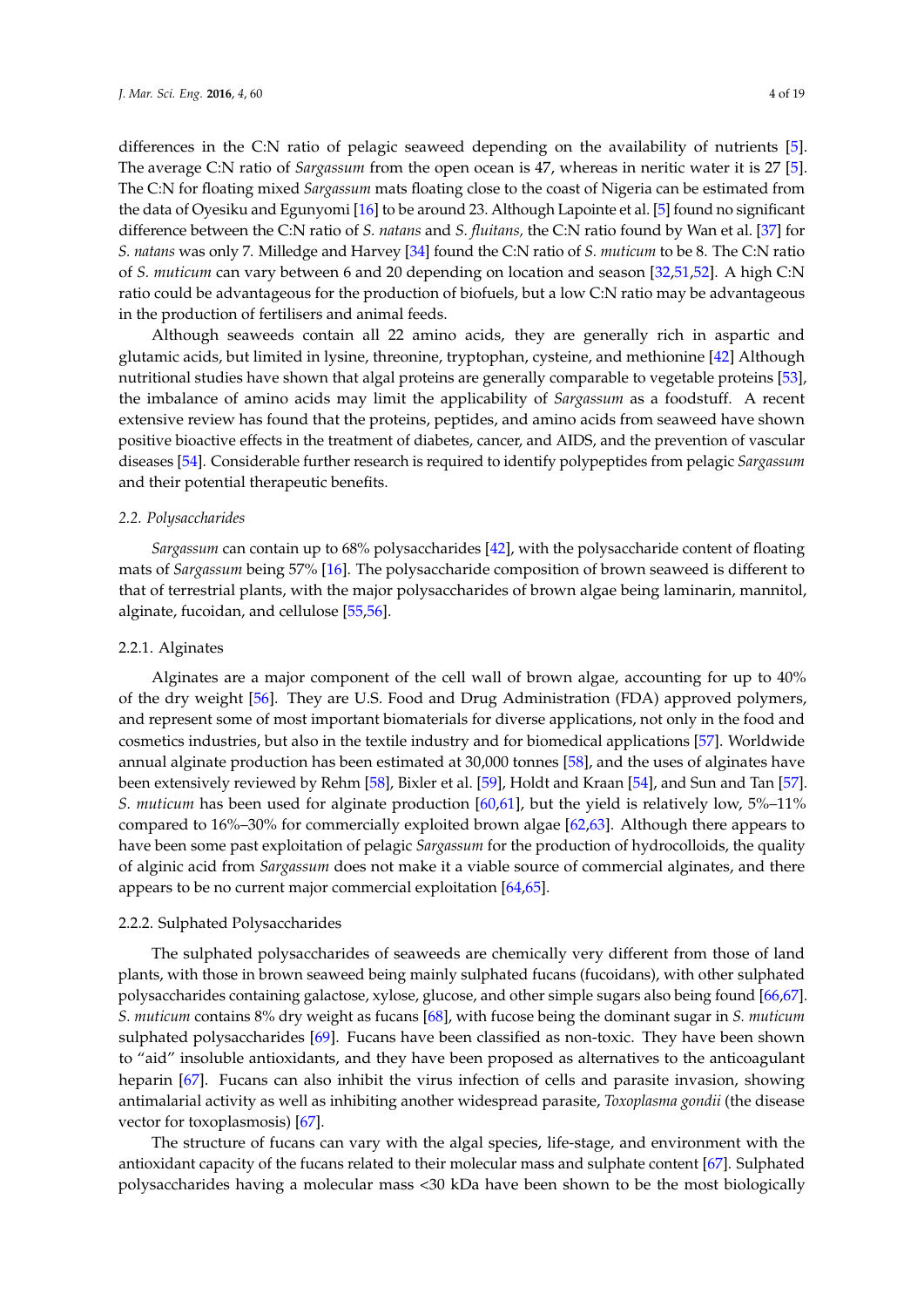active, and sulphated polysaccharides of 26–35 kDa from *Sargassum* species have been shown to block carcinogens and display antiviral properties. Fucoidans from seaweeds can have a wide range of molecular masses, extending from 8 to at least 627 kDa [\[61\]](#page-13-9). The molecular biology, biochemistry, and enzymology of fucan and fucoidan production in brown seaweeds and *Sargassum*, in particular, is a relatively underexplored area with considerable promise for future commercialisation [\[30\]](#page-12-1). *S. natans* has a sulphur content of 1.4% dw, and could contain a number of sulphated carbohydrates that may have potential commercial value. However, this relatively high sulphur content in *Sargassum* can have negative environmental impacts, with rotting *Sargassum* producing foul smelling and toxic hydrogen sulphide [\[26\]](#page-11-17). The organic sulphur in *Sargassum* can be completely lost from seaweed biomass as hydrogen sulphide under anaerobic conditions [\[34\]](#page-12-4), and considerable care in the postharvest handling will be required to preserve sulphated carbohydrates.

#### *2.3. Lipids*

Macroalgal biomass typically has low lipid content, 0.3%–6% [\[24](#page-11-20)[,70](#page-13-18)[,71\]](#page-13-19), and the lipid content of *Sargassum* is also low. *S. muticum* has a lipid content <1.3% [\[72,](#page-13-20)[73\]](#page-13-21) and *S. natans* has a lipid content of 1% [\[74\]](#page-13-22), but the lipid content of the mixed biota of floating *Sargassum* mats was found to be 2.5% [\[16\]](#page-11-9).

Humans and animals lack the requisite enzymes to synthesise polyunsaturated fatty acids (PUFAs) of more than 18 carbon atoms and must obtain them from food; they are, therefore, often known as essential fatty acids. A group of essential fatty acids known as omega-3s (a group of unsaturated fatty acids where a carbon double bond is in the third position from the methyl or omega end) are attracting a lot of attention currently, as they exhibit anti-inflammatory and antioxidant activity and other health benefits [\[74–](#page-13-22)[76\]](#page-14-0). Seaweeds are rich in polyunsaturated fatty acids (PUFAs), although there is considerable variation in the lipid profile between species [\[30,](#page-12-1)[42\]](#page-12-12).

Van Ginneken et al. [\[74\]](#page-13-22) found that *S. natans* lipids contained 50% PUFAs, and the biomass was particularly rich in docosahexaenoic acid (DHA) (C22:6) at 1 mg·g<sup>-1</sup>. DHA is used as a supplement in infant formulas and as an adult dietary supplement. It is essential for the proper functioning of human brains as adults, and for the development of the nervous system and visual abilities during the first six months of life [\[75\]](#page-13-23).

Turner et al. [\[77\]](#page-14-1) found that all species of organism, both heterotrophic and autotrophic, from floating *Sargassum* mats were rich in PUFAs, 16%–62% of the total fatty acid composition, but there was considerable variation in the fatty acid composition between species found within the floating mats. Levels of 20:5 (*n*3), 22:5 (*n*3), and 22:6 (*n*3) were significantly higher in the particulate matter, containing microalgae, found within the floating seaweed mats, compared to the *Sargassum* spp. or epiphytic algae. The predominant PUFAs in the tissue of invertebrates and vertebrates within the *Sargassum* mats were 18:2(*n*6), 20:4 (*n*6), 20:5(*n*3), 22:5(*n*3), 22:6(*n*3). In PUFAs the cis double bonds are the most frequently separated from each other by a single methylene group (methylene-interrupted polyenes). However, non-methylene-interrupted fatty acids have been found in low levels in *Sargassum* that may have anti-proliferation activity against cancer cells, but considerable more research is required [\[78–](#page-14-2)[80\]](#page-14-3). *Sargassum* mats could be a potential valuable source of a wide variety of PUFAs for both animal and human nutrition, although the yields per unit of dry biomass could be low ~0.5%.

Despite the high concentration of PUFAs in seaweed, the main fatty acid of many seaweeds is the saturated fatty acid palmitic acid (16:0) [\[81\]](#page-14-4). Palmitic acid makes up 41% of the fatty acids in *S natans* [\[74\]](#page-13-22). In *S. muticum*, palmitic acid constitutes 21.5% of the total fatty acids, and has been shown to have antimicrobial activity against bacteria and diatoms [\[82\]](#page-14-5). The free fatty acids extracted from *Sargassum pallidum* have considerable antimicrobial activity against bacteria, yeast, and fungi, with glycolipids and neutral lipids demonstrating "moderate" activity [\[83\]](#page-14-6). The exact mechanism of antimicrobial action is unknown, but specific algal fatty acids may initiate lipid peroxidation and inhibit fatty acid synthesis within bacteria [\[83\]](#page-14-6).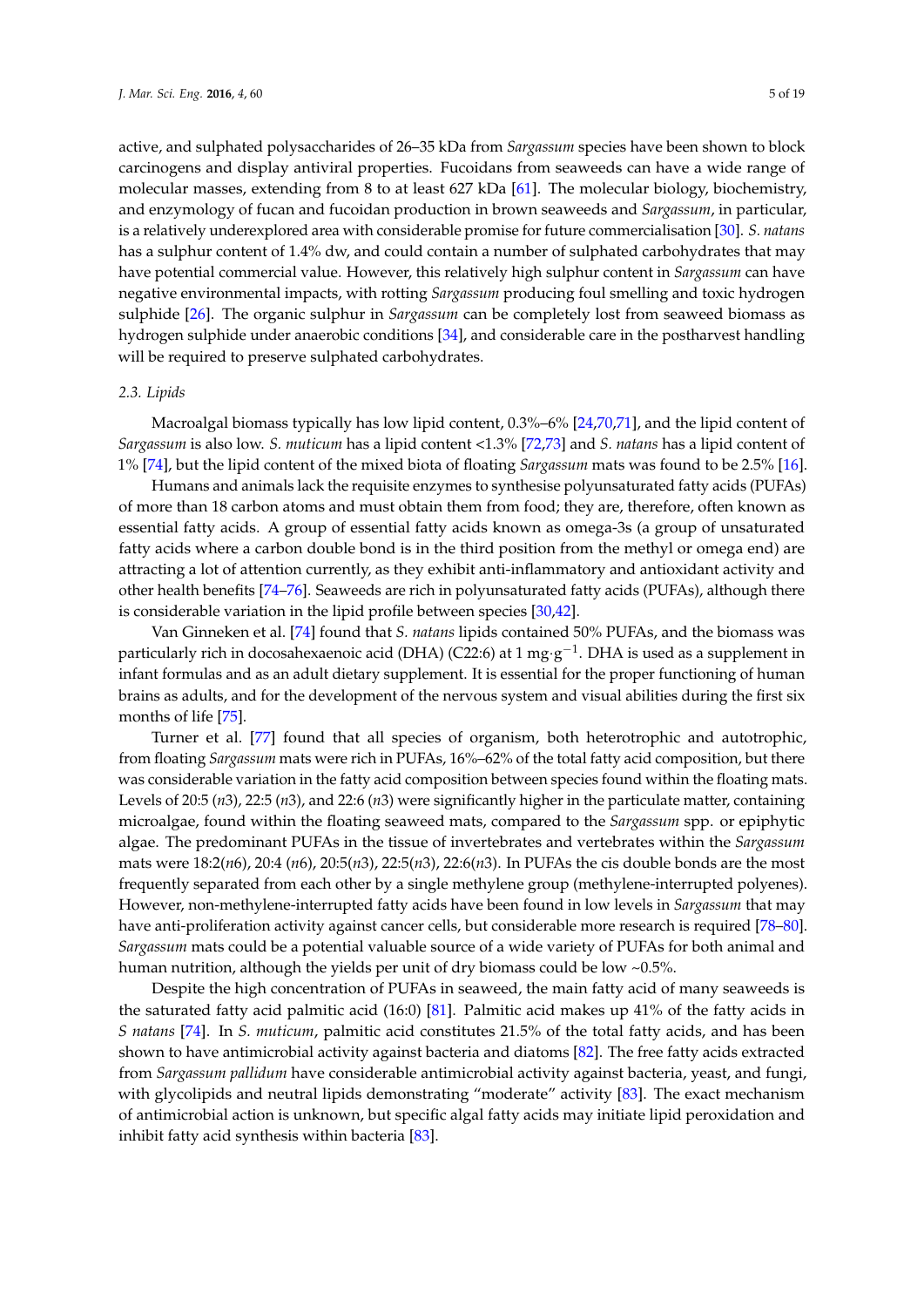## 2.3.1. Sterols

The use of sterols in managing high cholesterol levels and cardiovascular health is extremely topical [\[84](#page-14-7)[,85\]](#page-14-8). A wide range of sterols (C16–C30) have been described in *Sargassum* spp. [\[86\]](#page-14-9), and sterols from *Sargassum* spp. have been shown to have potent natural cholesterol-lowering activity [\[87,](#page-14-10)[88\]](#page-14-11).

#### 2.3.2. Carotenoids

Most brown seaweeds contain the carotenoid pigment fucoxanthin, which has important antioxidant, anti-inflammatory, anti-obesity, anti-tumour, and UV-preventative activities [\[89](#page-14-12)[–91\]](#page-14-13).

Gammone et al. [\[92\]](#page-14-14) have recently reviewed the effect of various carotenoids (including fucoxanthin) on human health, and in particular cardiovascular health; Maeda [\[93\]](#page-14-15) has reviewed the use of fucoxanthin for obesity and diabetes therapy; and Zorofchian et al. [\[94\]](#page-14-16) have reviewed the anticancer and anti-tumour potential of fucoxanthin.

Despite fucoxanthin being the main carotenoid produced by brown seaweeds, and its demonstrated benefits for human health, the biosynthetic pathway of fucoxanthin in seaweed is poorly understood; considerably more research is required to fully characterise the biochemistry and molecular biology of the enzymes that synthesise fucoxanthin, together with their structure and subcellular location [\[95](#page-14-17)[,96\]](#page-14-18). However, fucoxanthin could be a major potential commercial product from *Sargassum* [\[97\]](#page-14-19).

# 2.3.3. Terpenoids and Phenolics

A number of terpenoids and phenolic compounds have been found in *Sargassum* [\[16\]](#page-11-9). A group of phenolic terpenoids, meroditerpenoids (plastoquinones, chromanols, and chromenes), are found almost exclusively in the *Sargassaceae* and exhibit anti-tumour activity [\[98\]](#page-15-0). The phenolic compounds in brown algae play a primary role in the structure of cell walls and are generally considered to be a chemical defence against grazers, bacteria, fungi, and other epiphytes [\[99,](#page-15-1)[100\]](#page-15-2). *Sargassum* spp. have been suggested as a sustainable source of bioactive phenolic compounds [\[101\]](#page-15-3). However, phenols in *Sargassum* may also be problematic as they can impart not only undesirable flavours but also can inhibit anaerobic digestion (AD) for the production of biogas [\[102](#page-15-4)[,103\]](#page-15-5).

#### *2.4. Inorganic Compounds*

Seaweeds generally contain high amounts of ash (inorganic material) (9%–44% dw), with brown seaweeds also being generally rich in iodine (>1.2% dw) relative to terrestrial plants and both red and green macroalgae [\[42\]](#page-12-12). *S. natans* typically has ~30% ash [\[37\]](#page-12-7).

The high ash content of *Sargassum* can provide minerals and trace elements that are beneficial in both fertiliser and animal feed [\[16,](#page-11-9)[65,](#page-13-13)[104\]](#page-15-6). In addition to macro- and micro-nutrients, seaweeds contain many growth-promoting hormones [\[105\]](#page-15-7). Growth of coastal plants increases with the use *Sargassum* as a fertiliser as it is a useful source of N, P, and K [\[13](#page-11-6)[,16\]](#page-11-9), and the use of *Sargassum* as a fertiliser is suggested as a positive, natural, and efficient method of dealing with golden tides [\[13\]](#page-11-6). However, the high ash content of *Sargassum* may be problematic for biofuels, especially direct combustion and gasification [\[71\]](#page-13-19).

Iodine was extracted from kelp in Ireland from the seventeenth century [\[54\]](#page-13-2), but the use of seaweed for the production of iodine has petered out due to competition from cheaper iodine from mineral deposits [\[106\]](#page-15-8). The iodine content of the biomass of floating *Sargassum* mats is relatively low 0.04 mg·g −1 ·dw compared to previously exploited species such as *Laminaria japonica* [\[16](#page-11-9)[,54\]](#page-13-2), thus the commercial extraction of iodine from *Sargassum* would not appear to be a commercial viable target. However, the addition of *Sargassum* to the diet could be a useful supplementary source of iodine.

Seaweed can accumulate heavy metals from the environment, with metal concentrations in the seaweed biomass reaching values many times higher than their corresponding concentrations in seawater [\[107](#page-15-9)[–109\]](#page-15-10). *Sargassum* can contain high levels of arsenic (20–231 µg·g −1 ·dw) with inorganic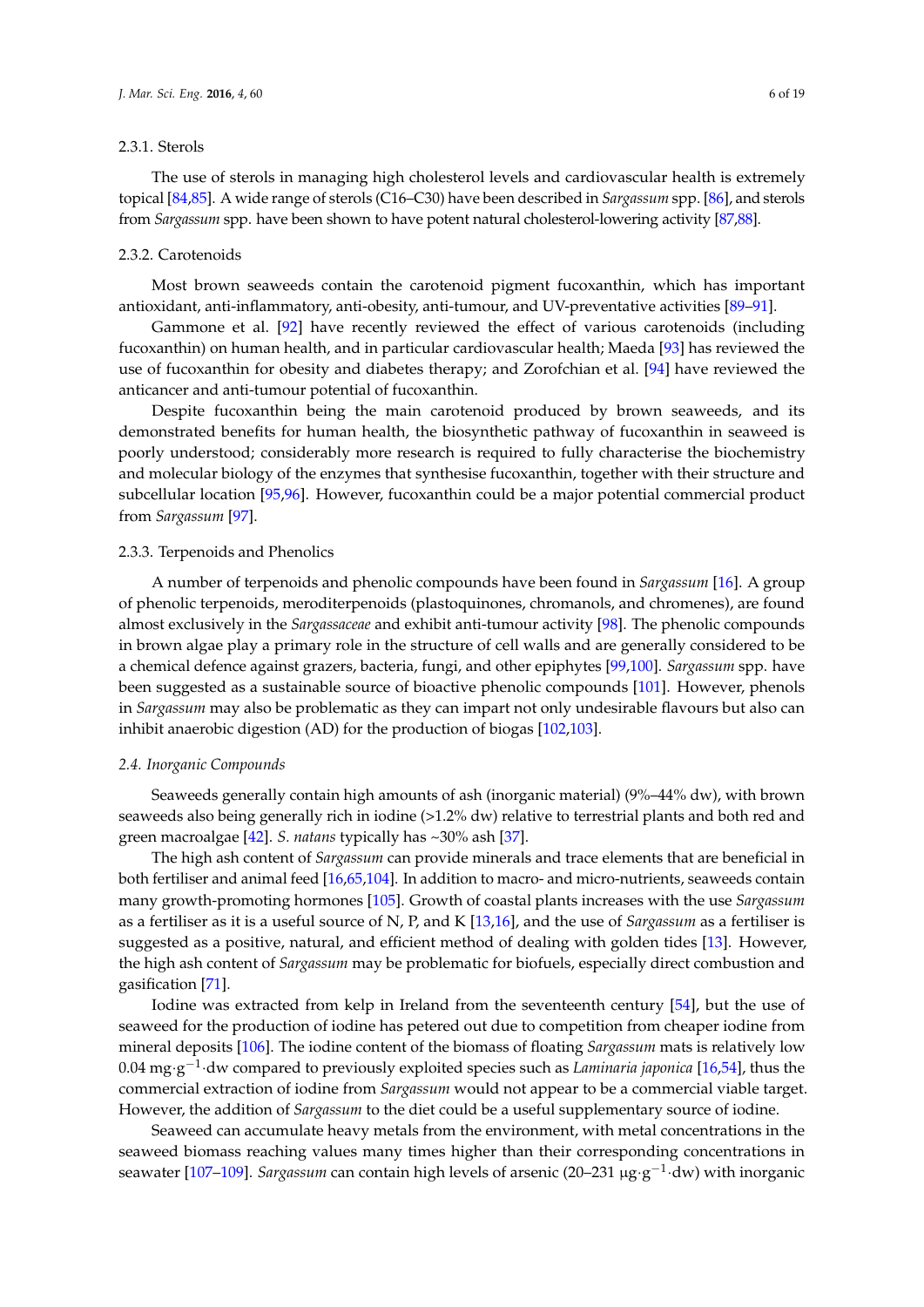arsenic accounting for up to 80% of the total arsenic content, and there have been a number of health advisories around the world warning against eating too much *Sargassum*, especially *S. fusiforme* [\[110\]](#page-15-11). The arsenic content of *S. fluitans* (20 µg·g −1 ) is the lowest found for any *Sargassum* spp. studied [\[110\]](#page-15-11). However, care should be taken in incorporating *Sargassum* into the diet of both humans and animals to avoid increased heavy metal intake. Heavy metals in fertilisers may also accumulate in the soil, and high heavy metal content in seaweed may limit its value as a fertiliser [\[111\]](#page-15-12).

The ability of both living and dead macroalgae to sequester heavy metals could be useful in the treatment of wastewater, with algae, especially the brown seaweeds, shown to be excellent biosorbents for heavy metals [\[112\]](#page-15-13). The high sorption capacity of brown seaweed and *Sargassum* is believed to be related to the polysaccharide composition of the cell wall [\[109,](#page-15-10)[113\]](#page-15-14). *Sargassum* spp. including *S. natans* and *S. fluitans* have been shown to be effective biosorbents for a range of heavy metals including cadmium, lead, and gold [\[61](#page-13-9)[,114](#page-15-15)[,115\]](#page-15-16). *Sargassum* spp. have also been suggested as a low-cost biosorbent for the treatment of wastewater from industries that use dyes and phenolic compounds due to their high absorption capacity for phenolic compounds and industrial dyes such as methylene blue [\[60](#page-13-8)[,116](#page-15-17)[,117\]](#page-15-18).

#### **3. Processing** *Sargassum*

There has been discussion on how to collect *Sargassum* to minimise damage to beaches [\[12,](#page-11-5)[20\]](#page-11-13), but there appears to be little information on the post-harvest processing of golden tides.

#### *3.1. Cleaning and Sorting*

Beach-cast *Sargassum* is composed not only of *S. natans and S. fluitans*, but is a varied biota of epiphytes, bacteria, microalgae, and invertebrates, together with any marine pollution that has become entrapped. Once on the beach the organic material within the golden tide will begin to decompose. The decomposition and pollution, together with variable and undefined composition, may make golden tides unsuitable for food, nutraceutical, and pharmaceutical use, and considerable sorting and cleaning may be required for other applications. Sand in the biomass may also be problematic, having been shown to increase technical problems and reduce biomethane conversion efficiency in the pilot scale anaerobic digestion of seaweed [\[118\]](#page-15-19). The collection of *Sargassum* immediately offshore from the beach, such as that proposed in Guadeloupe [\[119\]](#page-16-0), may eliminate much of the decomposition, but the variability of the feedstock and potential for pollutants being present will remain.

#### *3.2. Preservation*

The seasonal nature of golden tides will require a method of preserving *Sargassum* to provide a continuous supply, and the seasonal macroalgal growth is considered one of the major hurdles to the exploitation of seaweed for biofuel [\[120](#page-16-1)[,121\]](#page-16-2). There are numerous methods used in food and agriculture to preserve organic materials, but two methods used to preserve large volumes of material are drying and ensiling.

#### 3.2.1. Drying

The removal of water from the algal biomass by evaporation is very energy-intensive, requiring an energy input of ~2.6 MJ·kg<sup>-1</sup> to heat water from 20 to 100 °C and evaporate it at atmospheric pressure [\[122\]](#page-16-3). Dewatering (the mechanical removal of water) generally uses less energy than evaporation, and thus it would appear preferable to minimise the water content of the harvested algae prior to drying. Although coal-fired driers have been used in Ireland for the production of seaweed-meal products [\[123\]](#page-16-4), the use of fossil fuels to dry seaweed will be costly, have a negative energy balance, and produce unwanted greenhouse gas [\[32](#page-12-3)[,124\]](#page-16-5). However, the cost of conventional drying could be reduced if 'waste' heat is available from power generation or large-scale refrigeration plant.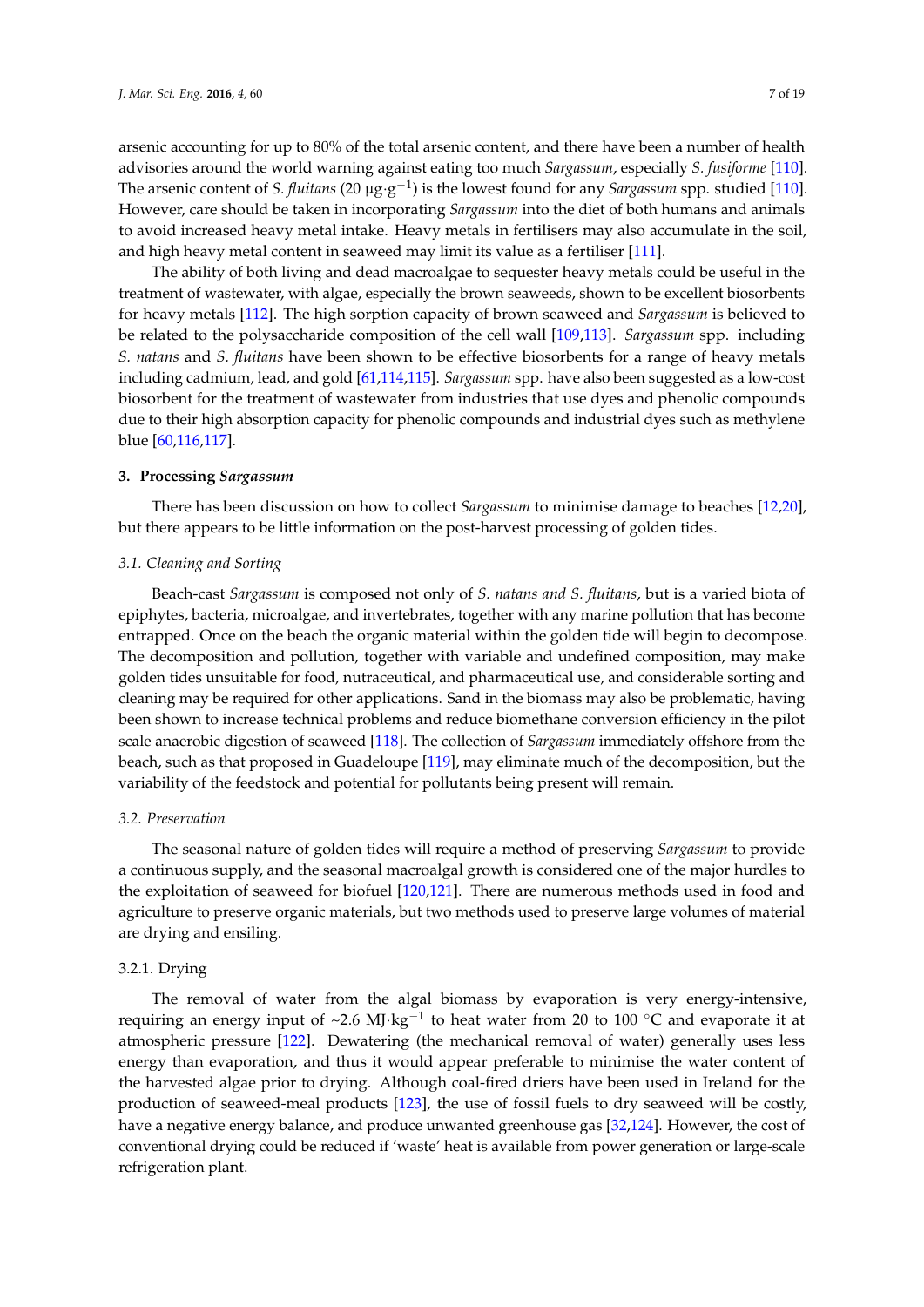Sun-drying is the main method of drying seaweed [\[125–](#page-16-6)[127\]](#page-16-7). Clearly this approach does not require fossil fuel energy, but is both weather- and volume-dependent. Sun-drying in tropical locations may take 2–3 days in sunny weather, but could take up to seven days in rainy seasons [\[127\]](#page-16-7). Despite these limitations, solar methods are the least expensive drying option [\[128\]](#page-16-8), but large areas are required as only around 100 g of dry matter can be produced from each square metre of surface [\[129\]](#page-16-9).

Solar drying can cause considerable denaturisation of organic compounds in seaweed [\[130–](#page-16-10)[133\]](#page-16-11). Freeze drying tends to cause less damage to organic materials, but is more expensive than solar or conventional drying, and is typically used for products such as premium instant coffee to give better flavour [\[134](#page-16-12)[,135\]](#page-16-13). Freeze drying has been used for algae, particularly microalgae, such as *Dunaliella,* but is considered too expensive for the large-scale commercial recovery of algae, and its use is confined primarily to research and some high-value seaweed products [\[132](#page-16-14)[,133,](#page-16-11)[136,](#page-16-15)[137\]](#page-16-16).

#### 3.2.2. Ensilage

An alternative preservation method is ensiling. It is routinely used for the storage of forage for animal feed. In ensilage lactic acid fermentation under anaerobic conditions converts water-soluble carbohydrates into organic acids, mainly to lactic acid. As a result the pH decreases and the moist crop is preserved [\[138\]](#page-16-17). Typically, ensiling conditions are achieved from spontaneous anaerobic lactic acid fermentation that is initiated by bacteria naturally present in the crop [\[139,](#page-16-18)[140\]](#page-16-19). Dewatering and demineralisation are inherent features of ensiling [\[141\]](#page-16-20) that may be of benefit for downstream processes such as anaerobic digestion, pyrolysis, and gasification.

Despite its widespread use in terrestrial agriculture there has been little research on how to preserve seaweed biomass year-round in order to satisfy continuous demand [\[142](#page-16-21)[–144\]](#page-17-0). However, "an understanding of ensiling of seaweed is absolutely crucial for a substantial seaweed biofuel industry" [\[144\]](#page-17-0). There was some research into the ensilage of seaweed in the 1950s [\[142\]](#page-16-21), and more recently in both Ireland and the United Kingdom [\[124,](#page-16-5)[144\]](#page-17-0). A recent study of ensiling *Sargassum muticum* concluded that ensiling is an energy-efficient method of preserving seaweed for biofuel, and in particular biogas production, as energy losses are low (<8%) and methane yields are not significantly reduced [\[34\]](#page-12-4). However, ensilage may cause changes to the composition of the biomass and the degradation of some organic compounds, and thus may not be suitable as a method of preservation for production of some high-value compounds, but lactic acid fermentation may yield novel pickled seaweed food products [\[143\]](#page-17-1). During ensilage virtually all the organic sulphur was removed from *Sargassum muticum* [\[34\]](#page-12-4). Low-sulphur feedstocks are favoured for both gasification and AD, and thus ensilage may yield downstream process benefits in biofuel production, but ensilage would not appear be an appropriate storage method if sulphated carbohydrates are the commercial target. The production of H2S during ensilage will also have both operational and health and safety implications.

Although the pH values achieved in ensiling *Sargassum* (4.9–5.1) are similar to commercial grass silage produced in the Netherlands (4.5 to 5.8: average of 5.1), the pH achieved in seaweed ensilage may be insufficient to completely inhibit clostridial fermentation and the production of butyric acid, due to the high water content of seaweed silage relative to typical terrestrial forage crops [\[34](#page-12-4)[,144](#page-17-0)[,145\]](#page-17-2). Dewatering seaweed, as with drying, may also be advantageous prior to ensiling. Grass silage at a TS of 25% produces very little effluent, and thus potential pollution [\[146\]](#page-17-3). The United Kingdom's Ministry of Agriculture, Fisheries, and Food (MAFF) [\[147\]](#page-17-4) has recommended that, in order to minimise effluent production, wilting to at least 25% dry matter prior to ensilage is required. Such wilting processes prior to ensilage also increases the concentration of sugars, which enhances the ease with which fermentation of the biomass occurs, whilst also reducing odours [\[147](#page-17-4)[,148\]](#page-17-5). However, only rapid wilting (<24 h) offers benefits as slow wilting can lead to rotting and increased organic material losses [\[148\]](#page-17-5). The requirement to rapidly wilt seaweed prior to ensilage could have considerable influence on the operation, economics, and energy balance of macroalgal ensilage.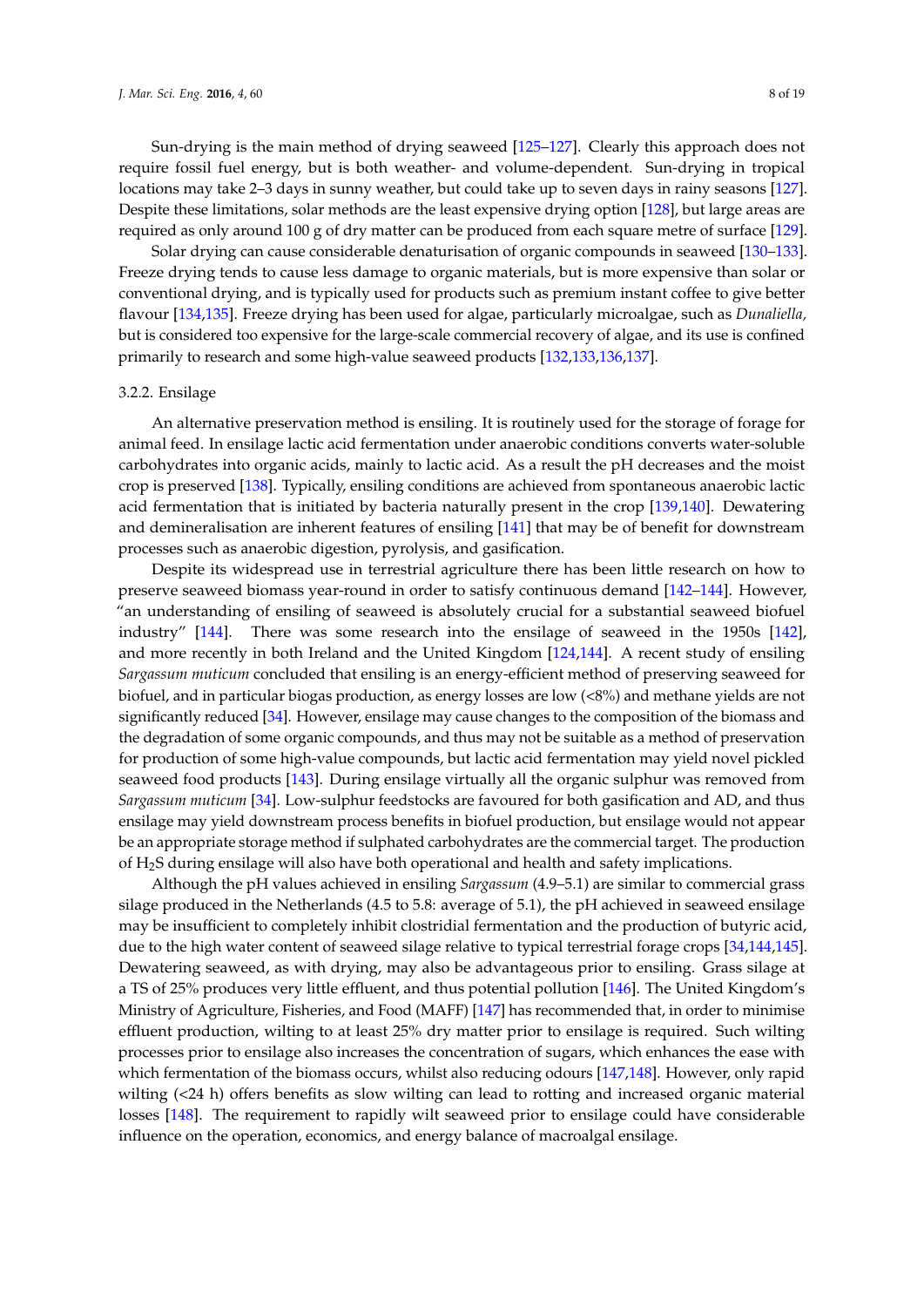## **4. Biochar, Biofuels, and Biorefineries**

*Sargassum* has traditionally been recovered from beaches for use as both a fertiliser and animal feed [\[2\]](#page-10-1), and this could remain a useful method of exploitation of golden tides. Although both fertiliser and animal feed can exploit the entire biomass, new markets will need to be found to exploit the potential volumes produced from inundations. Considerably more research will be required to establish whether the fertilisers and animal feeds from golden tides can meet relevant international quality and animal health standards. Transport costs could also considerably influence the economic competitiveness of these relatively low-value products [\[149\]](#page-17-6).

## *4.1. Biochar*

Another potential agricultural product could be biochar, defined as a solid material obtained from the carbonisation of biomass used to improve soil properties [\[150\]](#page-17-7). The differences between charcoal and biochar are primarily in the end uses, with charcoal being used as a fuel and biochar as a nonfuel [\[151\]](#page-17-8). Since the turn of the century biochar has received considerable attention, both from scientists and policy makers, as a soil enhancer to potentially increase agricultural yields and simultaneously sequester carbon to help mitigate climate change [\[152,](#page-17-9)[153\]](#page-17-10). Biochar is produced by pyrolysis, the thermal decomposition of the organic component of dry biomass by heating in the absence of air [\[154,](#page-17-11)[155\]](#page-17-12). The distribution between solid, liquid, and syngas depends on the biomass and the pyrolysis temperature and time. Lower temperatures (around  $400\degree\text{C}$ ) tend to produce more solid char (slow pyrolysis) [\[122,](#page-16-3)[156\]](#page-17-13). The properties of the biochar are dependent not only on the pyrolysis conditions, but also on the feedstock [\[157\]](#page-17-14). Biochar has been produced experimentally from brown seaweeds including *Sargassum* spp., and has different properties to ligno-cellulosic biomass with relatively low carbon content and surface area, but with a high content of essential trace elements and exchangeable cations, particularly potassium [\[158\]](#page-17-15). The char from the pyrolysis of algae has been found to be an effective soil ameliorant and fertiliser [\[159\]](#page-17-16), but the blending of seaweed and ligno-cellulosic chars could produce a soil ameliorant that has high fixed C, together with a high mineral content, which may further enhance crop productivity [\[158\]](#page-17-15). The energy required for the pyrolysis of *Sargassum* could be provided by the syngas and bio-oil produced [\[32\]](#page-12-3). However, pyrolysis requires dry feedstock, and there is insufficient energy within *Sargassum* for drying, but the use of solar drying could result in a positive energy balance. Biochar will also have the advantage of reduced transport costs compared to dried seaweed fertiliser [\[160\]](#page-17-17).

# *4.2. Biofuel*

One way in which the extraction of energy from macroalgae can be categorised is according to whether an initial drying step is required or not. This leads to two distinct groups of processes:

(1) Energy extraction methods requiring dry macroalgae

- (i) direct combustion
- (ii) pyrolysis
- (iii) gasification (conventional)
- (iv) trans-esterification to biodiesel
- (2) Energy extraction methods for wet macroalgae
	- (v) hydrothermal treatments
	- (vi) fermentation to bioethanol or biobutanol
	- (vii) anaerobic digestion

The methods of energy extraction from macroalgae have been recently reviewed and it was concluded that it is probably too early, at the current stage of biofuel development, to select definitively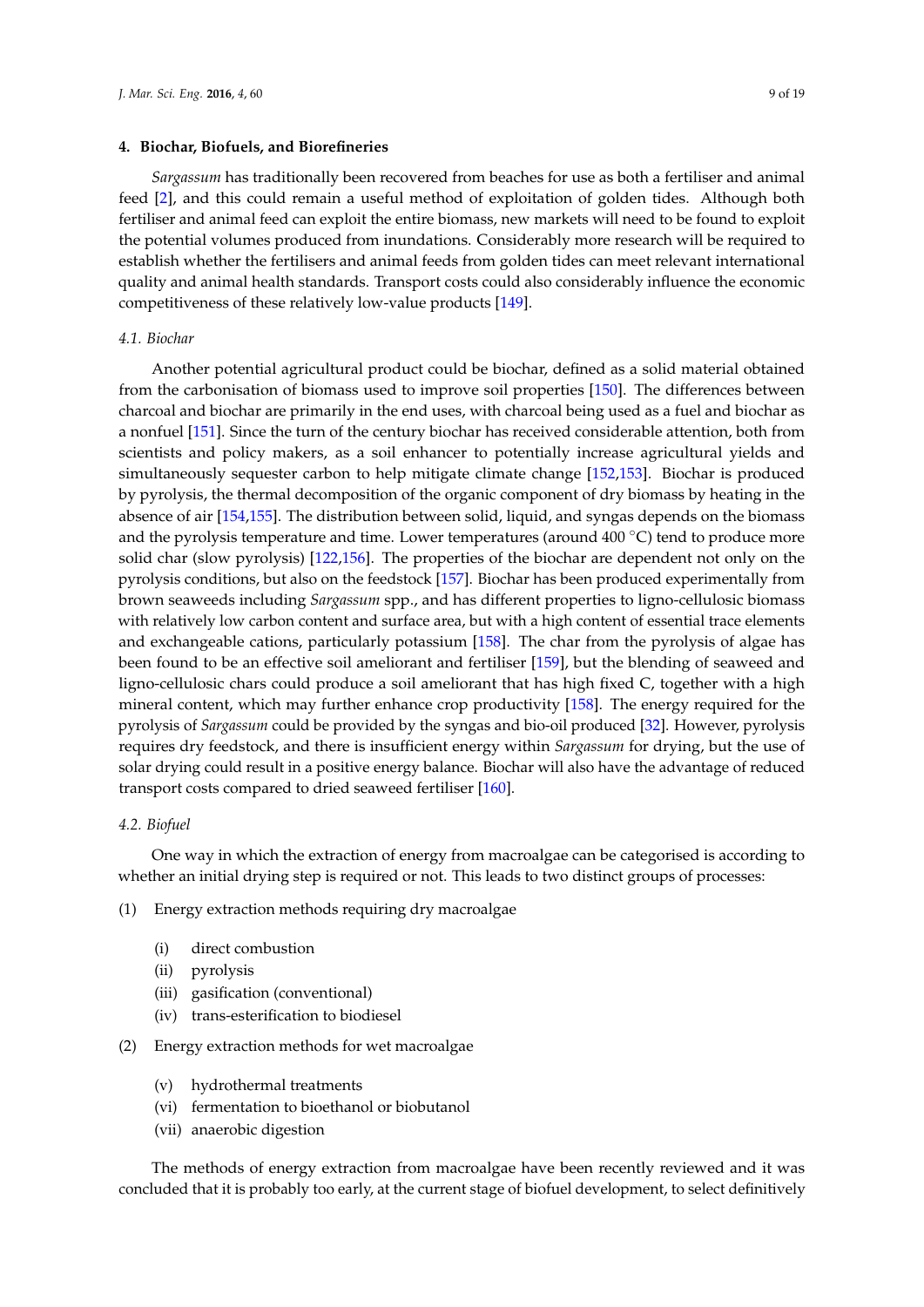what method or combinations of methods for exploiting energy from macroalgae will be commercially exploited [\[71\]](#page-13-19).

Direct combustion is, historically and currently, the main method by which energy from dry biomass resources is realised, providing heat or steam for household and industrial uses and for the production of electricity [\[161\]](#page-17-18). Macroalgal combustion does not appear to have been greatly explored [\[162,](#page-17-19)[163\]](#page-17-20). However, the high energy required to dry seaweed, the relatively low thermal values, and the high ash and sulphur content can cause fouling and corrosion of boilers, and unacceptable emissions could preclude direct combustion as an economic method of exploiting seaweed [\[71,](#page-13-19)[162](#page-17-19)[,163\]](#page-17-20).

The higher lipid content of some microalgae compared to macroalgae has focused much of the published research work on the production of biodiesel from the microalgal lipids via trans-esterification [\[122](#page-16-3)[,164](#page-17-21)[,165\]](#page-17-22). Macroalgal biomass typically has lower lipid content, 0.3%–6% compared to microalgae, which can have 10%–70% [\[24](#page-11-20)[,70](#page-13-18)[,166](#page-17-23)[,167\]](#page-17-24). Macroalgae would, therefore, not appear to be a suitable feedstock for the production of biodiesel via trans-esterification.

#### *4.3. Anaerobic Digestion*

Both gasification and anaerobic digestion have been suggested as promising methods for exploiting bioenergy from biomass [\[168\]](#page-17-25). A recent study that analysed four methods of microalgal bioenergy production found that anaerobic digestion produces more net energy than supercritical gasification, the latter requiring higher energy input and having a negative return on energy investment [\[122,](#page-16-3)[169\]](#page-18-0). This conclusion is supported by a related study that has demonstrated that anaerobic digestion of "algal residues" can have a higher net energy return and much lower GHG emissions than gasification [\[170\]](#page-18-1).

Seaweed-derived biogas was used industrially in the 19th century, and currently AD is perhaps closest to industrial exploitation [\[56,](#page-13-4)[71,](#page-13-19)[120,](#page-16-1)[171\]](#page-18-2). Not only is it a relatively simple process from an engineering/infrastructure standpoint, but it has the potential to exploit the entire organic carbon content of macroalgae and can readily tolerate high moisture content without incurring additional process energy penalties. It is also readily scaled up [\[118\]](#page-15-19). A report for the Crown Estates has concluded that AD at a small, distributed scale was economically feasible for the co-digestion of seaweed with food waste [\[171\]](#page-18-2). The gasification of seaweed with wood-based biomass was also considered economically feasible. Conversely, the large-scale anaerobic digestion or gasification of seaweed alone was considered extremely challenging economically, and will require seaweed to be delivered to the processing plant at below £300 per tonne [\[171,](#page-18-2)[172\]](#page-18-3). However, the biomass from golden tides has no cultivation cost, with the only costs prior to AD being for collection, sorting, and transport. The economics of the AD of seaweed could also be improved if it is part of a process that yields high-value products [\[173\]](#page-18-4). The residue remaining after the anaerobic digestion of seaweed, or digestate, is also considered to have considerable potential as fertiliser and could be an additional income source from the disposal of *Sargassum* [\[118\]](#page-15-19).

The biomethane potential of *Sargassum* spp. is low at ~0.13 L·CH<sub>4</sub>·g<sup>-1</sup>·VS [\[33,](#page-12-22)[34](#page-12-4)[,52\]](#page-13-0), and considerably below that typical of seaweed at 0.2 L·CH<sub>4</sub>·g<sup>-1</sup>·VS [\[121](#page-16-2)[,174](#page-18-5)[,175\]](#page-18-6) and ~30% of that from common commercially exploited feedstocks [\[176](#page-18-7)[–180\]](#page-18-8). There is considerable conjecture about the reasons for the relatively low practical methane yields compared to the theoretical values [\[33,](#page-12-22)[71,](#page-13-19)[103,](#page-15-5)[120,](#page-16-1)[181\]](#page-18-9), and more research is needed to find the cause of low methane yields and how to overcome them.

# *4.4. Biorefineries*

A biorefinery concept that attempts to commercialise all the components of seaweed has been suggested as a more appropriate approach for the further exploitation of seaweed, rather than an approach based solely on the production of biofuel [\[166,](#page-17-23)[182,](#page-18-10)[183\]](#page-18-11). During the First World War, Hercules was producing 54 chemicals from seaweed; it closed shortly after the war when demand fell and alternative supplies became available [\[184\]](#page-18-12). As has been discussed previously, *Sargassum* has the potential to produce a wide range of high-value biochemicals, nutraceuticals, and pharmaceuticals.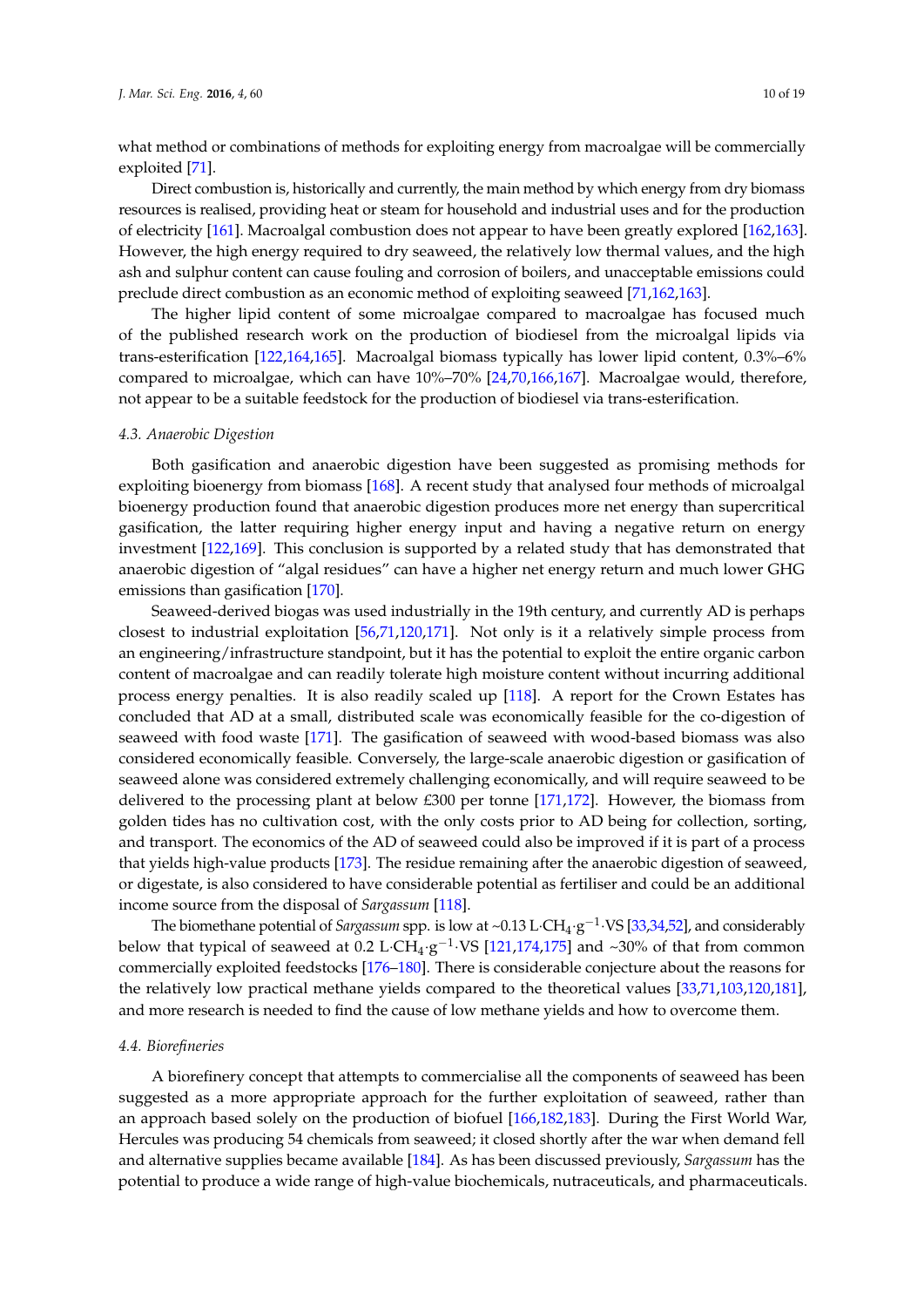Despite this, there are still very few compounds commercially produced from seaweed, and the main product remains hydrocolloids [\[30,](#page-12-1)[59,](#page-13-7)[185–](#page-18-13)[187\]](#page-18-14). Considerable more research is required to develop a commercially viable biorefinery for *Sargassum*.

# **5. Co-Production**

The potential of the "failure" of golden tides to arrive in any year will require processes that are capable of exploiting other local biomass, or process plants could remain idle for long periods, considerably impacting on commercial viability. The ability to process two or more biomass feedstocks may also be advantageous—for example, the co-digestion of seaweed and another feedstock can enhance anaerobic biodegradability. Recent studies found that co-digestion of *Sargassum* spp. with glycerol or waste cooking oil containing little nitrogen increased methane production by 19%–56% compared to the individual materials digested separately [\[34](#page-12-4)[,188\]](#page-18-15).

# **6. Conclusions**

Although *Sargassum* has considerable potential as a source of biochemicals, feed, food, fertiliser, and fuel, variable and undefined composition together with the possible presence of marine pollutants may make golden tides unsuitable for food, nutraceuticals, and pharmaceuticals, and could limit their use in feed and fertiliser.

Discontinuous and unreliable supply of *Sargassum* also presents considerable challenges. Low-cost methods of preservation such as solar drying and ensiling may address the problem of discontinuity. The use of processes that can handle a variety of biological and waste feedstocks in addition to *Sargassum* is a solution to unreliable supply, and anaerobic digestion for the production biogas is one such process.

More research is needed to characterise golden tides and to identify and develop commercial products and processes.

**Acknowledgments:** This work was supported by the University of Greenwich, the EPSRC project number EP/K014900/1 ("MacroBioCrude: Developing an Integrated Supply and Processing Pipeline for the Sustained Production of Ensiled Macroalgae-derived Hydrocarbon Fuels") and the High Value Chemicals from Plants Network (HVCfP), a Biotechnology and Biological Sciences Research Council (BBSRC)-funded network in industrial biotechnology and bioenergy.

**Author Contributions:** Both authors contributed to research and writing of the manuscript.

**Conflicts of Interest:** The authors declare no conflict of interest.

# **References**

- <span id="page-10-0"></span>1. Smetacek, V.; Zingone, A. Green and golden seaweed tides on the rise. *Nature* **2013**, *504*, 84–88. [\[CrossRef\]](http://dx.doi.org/10.1038/nature12860) [\[PubMed\]](http://www.ncbi.nlm.nih.gov/pubmed/24305152)
- <span id="page-10-1"></span>2. Laffoley, D.d'A.; Roe, H.S.J.; Angel, M.V.; Ardron, J.; Bates, N.R.; Boyd, L.L.; Brooke, S.; Buck, K.N.; Carlson, C.A.; Causey, B.; et al. *The Protection and Management of the Sargasso Sea: The Golden Floating Rainforest of the Atlantic Ocean: Summary Science and Supporting Evidence Case*; Sargasso Sea Alliance: St. George's, Bermuda, 2011.
- <span id="page-10-2"></span>3. Guiry, M.D.; Guiry, G.M.; Algaebase. World-Wide Electronic Publication. Available online: [http://www.](http://www.marinespecies.org/aphia.php?p=taxdetails&id=144132) [marinespecies.org/aphia.php?p=taxdetails&id=144132](http://www.marinespecies.org/aphia.php?p=taxdetails&id=144132) (accessed on 3 March 2016).
- <span id="page-10-3"></span>4. Oxenford, H.A. *Sargassum* moss: Ecological aspects and source of influx. In *Sargassum Symposium*; UWI, Cave Hill: Barbados, 2015.
- <span id="page-10-4"></span>5. Lapointe, B.E.; West, L.E.; Sutton, T.T.; Hu, C. Ryther revisited: Nutrient excretions by fishes enhance productivity of pelagic sargassum in the western North Atlantic Ocean. *J. Exp. Mar. Biol. Ecol.* **2014**, *458*, 46–56. [\[CrossRef\]](http://dx.doi.org/10.1016/j.jembe.2014.05.002)
- <span id="page-10-5"></span>6. Schell, J.M.; Goodwin, D.S.; Siuda, A.N.S. Recent *Sargassum* inundation events in the Caribbean shipboard observations reveal dominance of a previously rare form. *Oceanography* **2015**, *28*, 8–10. [\[CrossRef\]](http://dx.doi.org/10.5670/oceanog.2015.70)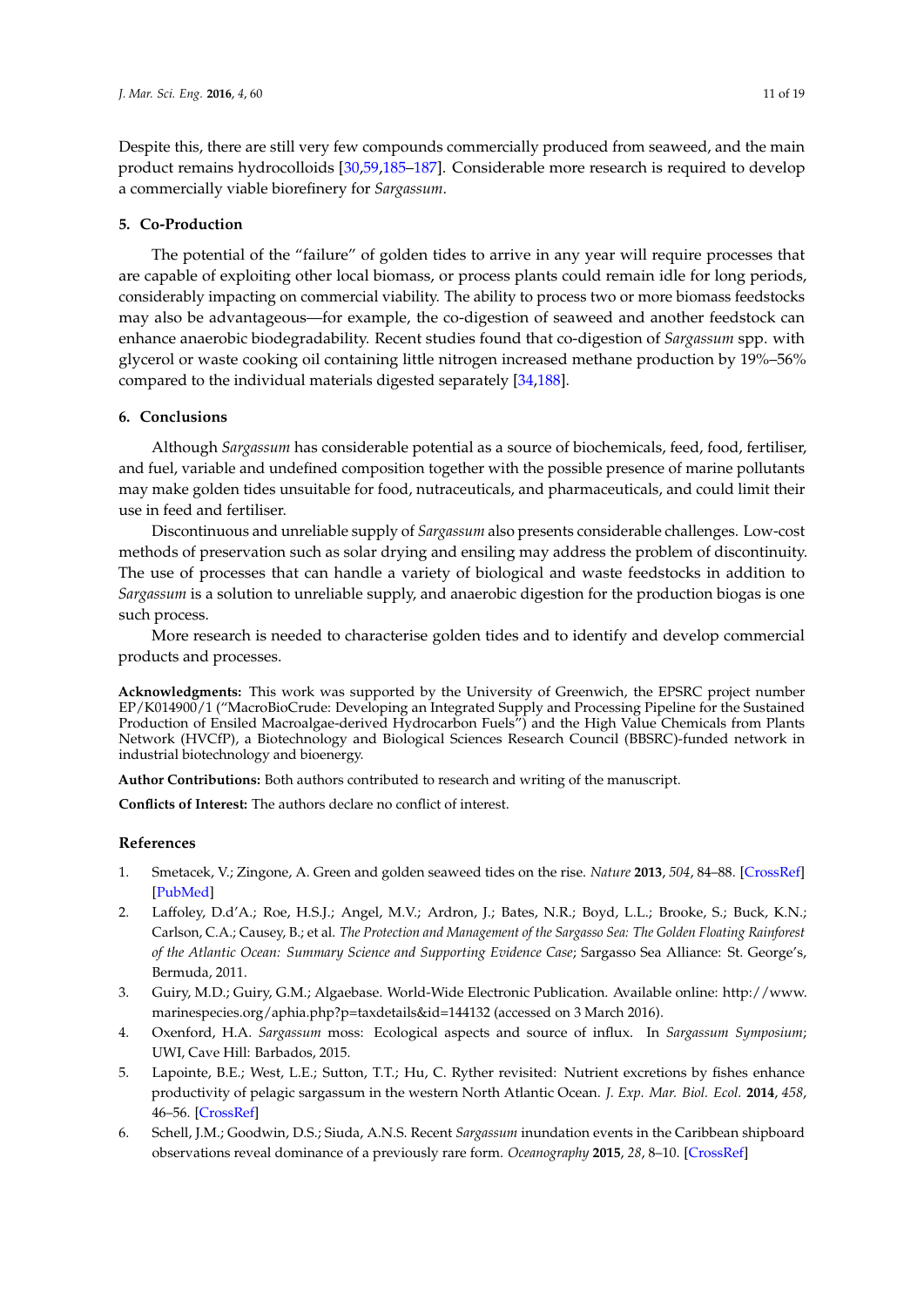- <span id="page-11-0"></span>7. Duncan, R.S. *Southern Wonder: Alabama's Surprising Biodiversity*; The University of Alabama Press: Tuscaloosa, AL, USA, 2013; p. 459.
- <span id="page-11-1"></span>8. Beckles, H. Greetings from the vice-chancellor. In *Sargassum Symposium*; UWI, Cave Hill: Barbados, 2015.
- <span id="page-11-2"></span>9. Stinking Seaweed that Smells of Rotten Eggs Invades Beaches in Florida and Texas—With Some Hit by Piles that Are 10ft High. *Daily Mail*. 18 October 2015. Available online: [http://www.dailymail.co.uk/news/article-3277720/Stinking-sargassum-seaweed-smells-rotten-eggs](http://www.dailymail.co.uk/news/article-3277720/Stinking-sargassum-seaweed-smells-rotten-eggs-terrorizes-beaches-Caribbean-Florida-Texas-shores-experiencing-piles-kelp-10-feet-high.html)[terrorizes-beaches-Caribbean-Florida-Texas-shores-experiencing-piles-kelp-10-feet-high.html](http://www.dailymail.co.uk/news/article-3277720/Stinking-sargassum-seaweed-smells-rotten-eggs-terrorizes-beaches-Caribbean-Florida-Texas-shores-experiencing-piles-kelp-10-feet-high.html) (accessed on 9 September 2016).
- <span id="page-11-3"></span>10. Grass-Sessay, S.A. Concept Note on the Invasion of Pelagic Sargassum in West Africa, 2015. [http://www.sargassoseacommission.org/storage/Concept\\_Note\\_on\\_Sargassum\\_Invasion\\_in\\_West\\_](http://www.sargassoseacommission.org/storage/Concept_Note_on_Sargassum_Invasion_in_West_Africa_-_UNEP__Abidjan_Convention_Secretariat.pdf) [Africa\\_-\\_UNEP\\_\\_Abidjan\\_Convention\\_Secretariat.pdf](http://www.sargassoseacommission.org/storage/Concept_Note_on_Sargassum_Invasion_in_West_Africa_-_UNEP__Abidjan_Convention_Secretariat.pdf) (accessed on 9 September 2016).
- <span id="page-11-4"></span>11. Huffard, C.L.; Thun, S.; Sherman, A.D.; Sealey, K.; Smith, K.L. Pelagic *Sargassum* community change over a 40-year period: Temporal and spatial variability. *Mar. Biol.* **2014**, *161*, 2735–2751. [\[CrossRef\]](http://dx.doi.org/10.1007/s00227-014-2539-y) [\[PubMed\]](http://www.ncbi.nlm.nih.gov/pubmed/25414525)
- <span id="page-11-5"></span>12. Doyle, E.; Franks, J. *Sargassum Fact Sheet*; Gulf and Caribbean Fisheries Institute: Marathon, FL, USA, 2015.
- <span id="page-11-6"></span>13. Williams, A.; Feagin, R. *Sargassum* as a natural solution to enhance dune plant growth. *Environ. Manag.* **2010**, *46*, 738–747. [\[CrossRef\]](http://dx.doi.org/10.1007/s00267-010-9558-3) [\[PubMed\]](http://www.ncbi.nlm.nih.gov/pubmed/20859628)
- <span id="page-11-7"></span>14. BVI Government Information Service. *Sargassum* Seaweed: An Important Element for Beaches and Shoreline Stability. Available online: <http://www.bvi.org.uk/government/pressrelease/remarkbydeputypremier> (accessed on 12 October 2015).
- <span id="page-11-8"></span>15. Fiermonte, I. *Sargassum a RESOURCE Guide for the Caribbean*; The Caribbean Alliance for Sustainable Tourism (CAST): Coral Gables, FL, USA, 2015.
- <span id="page-11-9"></span>16. Oyesiku, O.O.; Egunyomi, A. Identification and chemical studies of pelagic masses of *Sargassum natans* (linnaeus) gaillon and *S. fluitans* (borgessen) borgesen (brown algae), found offshore in Ondo State, Nigeria. *Afr. J. Biotechnol.* **2014**, *13*, 1188–1193.
- <span id="page-11-10"></span>17. Willoughby, S. *Sargassum* and the fishing industry. In *Sargassum Symposium*; UWI, Cave Hill: Barbados, 2015.
- <span id="page-11-11"></span>18. Caribbean-Bound Tourists Cancel Holidays Due to Foul-Smelling Seaweed. *The Guardian*. 10 August 2015. Available online: [https://www.theguardian.com/environment/2015/aug/10/caribbean-bound-tourists](https://www.theguardian.com/environment/2015/aug/10/caribbean-bound-tourists-cancel-holidays-due-to-foul-smelling-seaweed)[cancel-holidays-due-to-foul-smelling-seaweed](https://www.theguardian.com/environment/2015/aug/10/caribbean-bound-tourists-cancel-holidays-due-to-foul-smelling-seaweed) (accessed on 9 September 2016).
- <span id="page-11-12"></span>19. Khan, A. Region Needs US\$120m to Fight Seaweed. *Trinidad Daily Express*. 18 August 2015. Available online: <http://www.trinidadexpress.com/20150818/news/region-needs-us120m-to-fight-seaweed> (accessed on 9 September 2016).
- <span id="page-11-13"></span>20. De Schaun, K. The summer of seaweed. In *Sustainability Webinar Series*; Caribbean Hotel & Tourism Association: Coral Gables, FL, USA, 2015.
- <span id="page-11-14"></span>21. Plaguing Paradise: Smelly Piles of Seaweed Are Ruining Holidays. *The Economist*. 27 August 2015. Available online: [http://www.economist.com/news/americas/21662568-smelly-piles-seaweed-are-ruining-holidays](http://www.economist.com/news/americas/21662568-smelly-piles-seaweed-are-ruining-holidays-plaguing-paradise)[plaguing-paradise](http://www.economist.com/news/americas/21662568-smelly-piles-seaweed-are-ruining-holidays-plaguing-paradise) (accessed on 9 September 2016).
- <span id="page-11-15"></span>22. Werner, E.; Harris, J.A. Possible uses of pelagic seaweed as a mariculture substrate. *Proc. Annu. Workshop World Maric. Soc.* **1973**, *4*, 63–64. [\[CrossRef\]](http://dx.doi.org/10.1111/j.1749-7345.1973.tb00093.x)
- 23. Hanisak, M.D.; Samuel, M.A. Growth rates in culture of several species of *Sargassum* from Florida, USA. *Hydrobiologia* **1987**, *151*, 399–404. [\[CrossRef\]](http://dx.doi.org/10.1007/BF00046159)
- <span id="page-11-20"></span>24. Lenstra, W.J.; van Hal, J.W.; Reith, J.H. Economic aspects of open ocean seaweed cultivation. In Proceedings of the Alg'n Chem 2011, Montpellier, France, 7–10 November 2011.
- <span id="page-11-16"></span>25. N'Yeurt, A.d.R.; Chynoweth, D.P.; Capron, M.E.; Stewart, J.R.; Hasan, M.A. Negative carbon via ocean afforestation. *Process Saf. Environ. Prot.* **2012**, *90*, 467–474. [\[CrossRef\]](http://dx.doi.org/10.1016/j.psep.2012.10.008)
- <span id="page-11-17"></span>26. Caribbean Sea Commission. Challenges, Dialogue and Cooperation towards the Sustainability of the Caribbean Sea. In Proceedings of the 1st Symposium of the Caribbean Sea Commission, Port of Spain, Trinidad and Tobago, 23–24 November 2015.
- <span id="page-11-18"></span>27. Vargas-Moreno, J.M.; Callejón-Ferre, A.J.; Pérez-Alonso, J.; Velázquez-Martí, B. A review of the mathematical models for predicting the heating value of biomass materials. *Renew. Sustain. Energy Rev.* **2012**, *16*, 3065–3083. [\[CrossRef\]](http://dx.doi.org/10.1016/j.rser.2012.02.054)
- <span id="page-11-19"></span>28. Josefsson, M.; Jansson, K. Nobanis—Invasive Alien Species Fact Sheet—*Sargassum muticum*. Available online: [http://www.nobanis.org/files/factsheets/Sargassum\\_muticum.pdf](http://www.nobanis.org/files/factsheets/Sargassum_muticum.pdf) (accessed on 4 November 2014).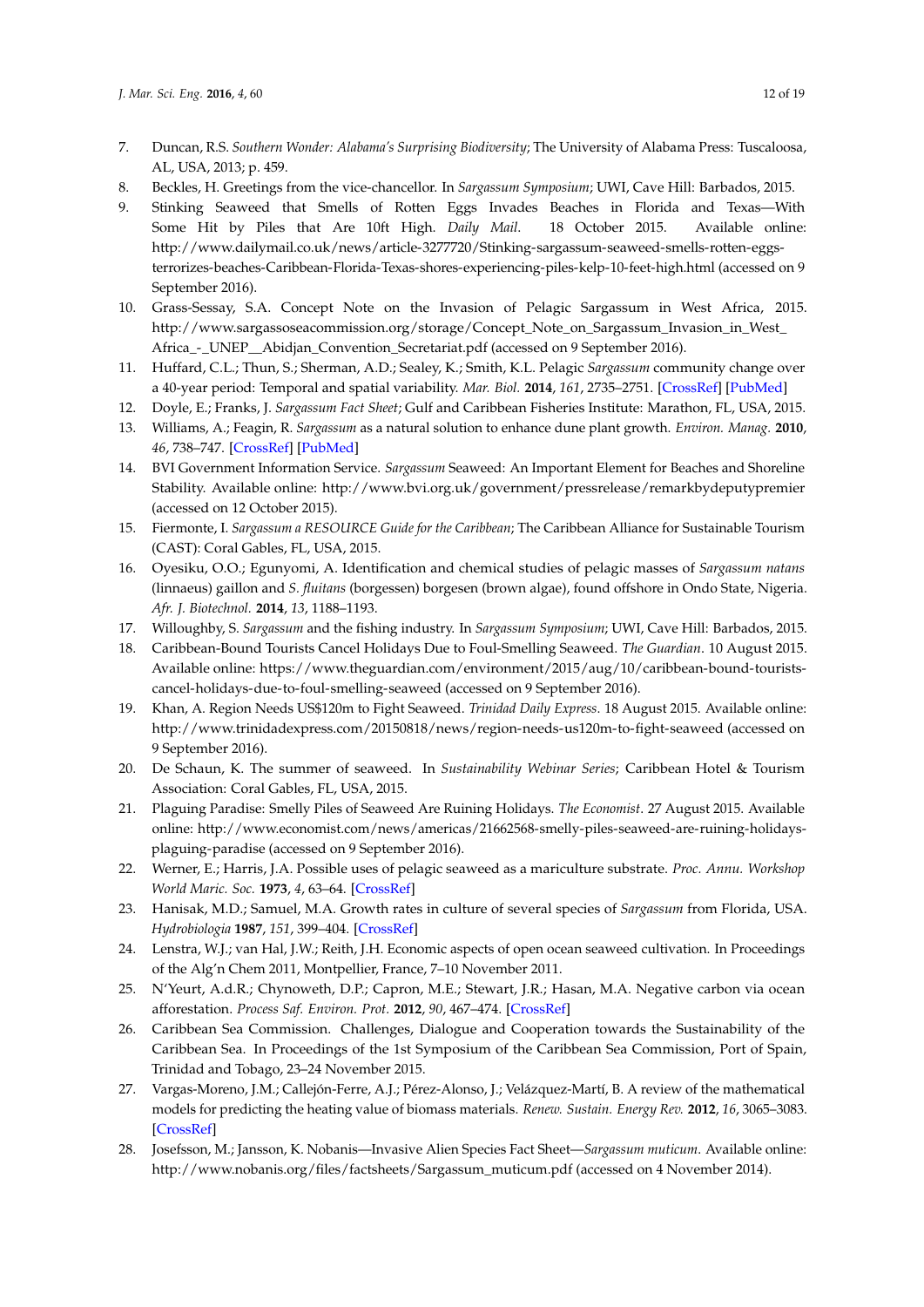- <span id="page-12-0"></span>29. Balboa, E.; Moure, A.; Domínguez, H. Valorization of *Sargassum muticum* biomass according to the biorefinery concept. *Mar. Drugs* **2015**, *13*, 3745–3760. [\[CrossRef\]](http://dx.doi.org/10.3390/md13063745) [\[PubMed\]](http://www.ncbi.nlm.nih.gov/pubmed/26110896)
- <span id="page-12-1"></span>30. Milledge, J.J.; Nielsen, B.V.; Bailey, D. High-value products from macroalgae: The potential uses of the invasive brown seaweed, *Sargassum muticum*. *Rev. Environ. Sci. Biotechnol.* **2015**, *15*, 67–88. [\[CrossRef\]](http://dx.doi.org/10.1007/s11157-015-9381-7)
- <span id="page-12-2"></span>31. Rodrigues, D.; Freitas, A.C.; Pereira, L.; Rocha-Santos, T.A.P.; Vasconcelos, M.W.; Roriz, M.; Rodríguez-Alcalá, L.M.; Gomes, A.M.P.; Duarte, A.C. Chemical composition of red, brown and green macroalgae from Buarcos Bay in central west coast of Portugal. *Food Chem.* **2015**, *183*, 197–207. [\[CrossRef\]](http://dx.doi.org/10.1016/j.foodchem.2015.03.057) [\[PubMed\]](http://www.ncbi.nlm.nih.gov/pubmed/25863629)
- <span id="page-12-3"></span>32. Milledge, J.J.; Staple, A.; Harvey, P. Slow pyrolysis as a method for the destruction of Japanese wireweed, *Sargassum muticum*. *Environ. Nat. Resour. Res.* **2015**, *5*, 28–36. [\[CrossRef\]](http://dx.doi.org/10.5539/enrr.v5n1p28)
- <span id="page-12-22"></span>33. Soto, M.; Vazquez, M.A.; de Vega, A.; Vilarino, J.M.; Fernandez, G.; de Vicente, M.E. Methane potential and anaerobic treatment feasibility of *Sargassum muticum*. *Bioresour. Technol.* **2015**, *189*, 53–61. [\[CrossRef\]](http://dx.doi.org/10.1016/j.biortech.2015.03.074) [\[PubMed\]](http://www.ncbi.nlm.nih.gov/pubmed/25864031)
- <span id="page-12-4"></span>34. Milledge, J.J.; Harvey, P.J. Ensilage and anaerobic digestion of *Sargassum muticum*. *J. Appl. Phycol.* **2016**, 1–10. [\[CrossRef\]](http://dx.doi.org/10.1007/s10811-016-0804-9)
- <span id="page-12-5"></span>35. Yende, S.R.; Harle, U.N.; Chaugule, B.B. Therapeutic potential and health benefits of *Sargassum* species. *Pharmacogn. Rev.* **2014**, *8*, 1–7. [\[CrossRef\]](http://dx.doi.org/10.4103/0973-7847.125514) [\[PubMed\]](http://www.ncbi.nlm.nih.gov/pubmed/24600190)
- <span id="page-12-6"></span>36. Martinez Nadal, N.G. Antibiotic properties of *Sargassum natans* from Puerto Rico. *J. Pharm. Sci.* **1961**, *50*, 356. [\[CrossRef\]](http://dx.doi.org/10.1002/jps.2600500420) [\[PubMed\]](http://www.ncbi.nlm.nih.gov/pubmed/13767492)
- <span id="page-12-7"></span>37. Wang, S.; Wang, Q.; Jiang, X.M.; Han, X.X.; Ji, H.S. Compositional analysis of bio-oil derived from pyrolysis of seaweed. *Energy Conv. Manag.* **2013**, *68*, 273–280. [\[CrossRef\]](http://dx.doi.org/10.1016/j.enconman.2013.01.014)
- <span id="page-12-8"></span>38. Demirel, Y. Energy and energy types. In *Energy: Production, Conversion, Storage, Conservation, and Coupling*; Springer London: London, UK, 2012; pp. 27–70.
- <span id="page-12-9"></span>39. Ross, A.B.; Jones, J.M.; Kubacki, M.L.; Bridgeman, T. Classification of macroalgae as fuel and its thermochemical behaviour. *Bioresour. Technol.* **2008**, *99*, 6494–6504. [\[CrossRef\]](http://dx.doi.org/10.1016/j.biortech.2007.11.036) [\[PubMed\]](http://www.ncbi.nlm.nih.gov/pubmed/18194859)
- <span id="page-12-10"></span>40. Merrill, A.L.; Watts, B.K. *Energy Values of Foods: Basis & Duration. Slight Revised February 1973*; US Department of Agriculture: Washington, DC, USA, 1955.
- <span id="page-12-11"></span>41. Angell, A.R.; Mata, L.; Nys, R.; Paul, N.A. The protein content of seaweeds: A universal nitrogen-to-protein conversion factor of five. *J. Appl. Phycol.* **2015**, *28*, 511–524. [\[CrossRef\]](http://dx.doi.org/10.1007/s10811-015-0650-1)
- <span id="page-12-12"></span>42. Tiwari, B.; Troy, D. *Seaweed Sustainability: Food and Non-Food Applications*, 1st ed.; Academic Press: Amsterdam, The Netherlands, 2015.
- <span id="page-12-13"></span>43. Parimi, N.S.; Singh, M.; Kastner, J.R.; Das, K.C. Biomethane and biocrude oil production from protein extracted residual spirulina platensis. *Energy* **2015**, *93*, 697–704. [\[CrossRef\]](http://dx.doi.org/10.1016/j.energy.2015.09.041)
- <span id="page-12-14"></span>44. González López, C.V.; Garcia, M.D.C.; Fernandez, F.G.A.; Bustos, C.S.; Chisti, Y.; Sevilla, J.M.F. Protein measurements of microalgal and cyanobacterial biomass. *Bioresour. Technol.* **2010**, *101*, 7587–7591. [\[CrossRef\]](http://dx.doi.org/10.1016/j.biortech.2010.04.077) [\[PubMed\]](http://www.ncbi.nlm.nih.gov/pubmed/20494571)
- <span id="page-12-15"></span>45. Heaven, S.; Milledge, J.; Zhang, Y. Comments on "anaerobic digestion of microalgae as a necessary step to make microalgal biodiesel sustainable". *Biotechnol. Adv.* **2011**, *29*, 164–167. [\[CrossRef\]](http://dx.doi.org/10.1016/j.biotechadv.2010.10.005) [\[PubMed\]](http://www.ncbi.nlm.nih.gov/pubmed/21040775)
- <span id="page-12-16"></span>46. Cao, Y.; Duan, J.; Guo, J.; Guo, S.; Zhao, J. Rapid determination of nucleosides, nucleobases and free amino acids in brown seaweeds using ultra-performance liquid chromatography coupled with triple quadrupole mass spectrometry. *J. Appl. Phycol.* **2014**, *26*, 675–686. [\[CrossRef\]](http://dx.doi.org/10.1007/s10811-013-0079-3)
- <span id="page-12-17"></span>47. Safi, C.; Charton, M.; Pignolet, O.; Pontalier, P.-Y.; Vaca-Garcia, C. Evaluation of the protein quality of *Porphyridium cruentum*. *J. Appl. Phycol.* **2013**, *25*, 497–501. [\[CrossRef\]](http://dx.doi.org/10.1007/s10811-012-9883-4)
- <span id="page-12-18"></span>48. Safi, C.; Charton, M.; Pignolet, O.; Silvestre, F.; Vaca-Garcia, C.; Pontalier, P.-Y. Influence of microalgae cell wall characteristics on protein extractability and determination of nitrogen-to-protein conversion factors. *J. Appl. Phycol.* **2013**, *25*, 523–529. [\[CrossRef\]](http://dx.doi.org/10.1007/s10811-012-9886-1)
- <span id="page-12-19"></span>49. Lourenco, S.O.; Barbarino, E.; Lavin, P.L.; Marque, U.M.L.; Aidar, E. Distribution of intracellular nitrogen in marine microalgae: Calculation of new nitrogen-to-protein conversion factors. *Eur. J. Phycol.* **2004**, *39*, 17–32. [\[CrossRef\]](http://dx.doi.org/10.1080/0967026032000157156)
- <span id="page-12-20"></span>50. Phlips, E.J.; Zeman, C. Photosynthesis, growth and nitrogen-fixation by epiphytic forms of filamentous cyanobacteria from pelagic *Sargassum*. *Bull. Mar. Sci.* **1990**, *47*, 613–621.
- <span id="page-12-21"></span>51. Wernberg, T.; Thomsen, M.S.; Staehr, P.A.; Pedersen, M.F. Comparative phenology of *Sargassum muticum* and *Halidrys siliquosa* (phaeophyceae: Fucales) in limfjorden, Denmark. *Bot. Mar.* **2001**, *44*, 31–39. [\[CrossRef\]](http://dx.doi.org/10.1515/BOT.2001.005)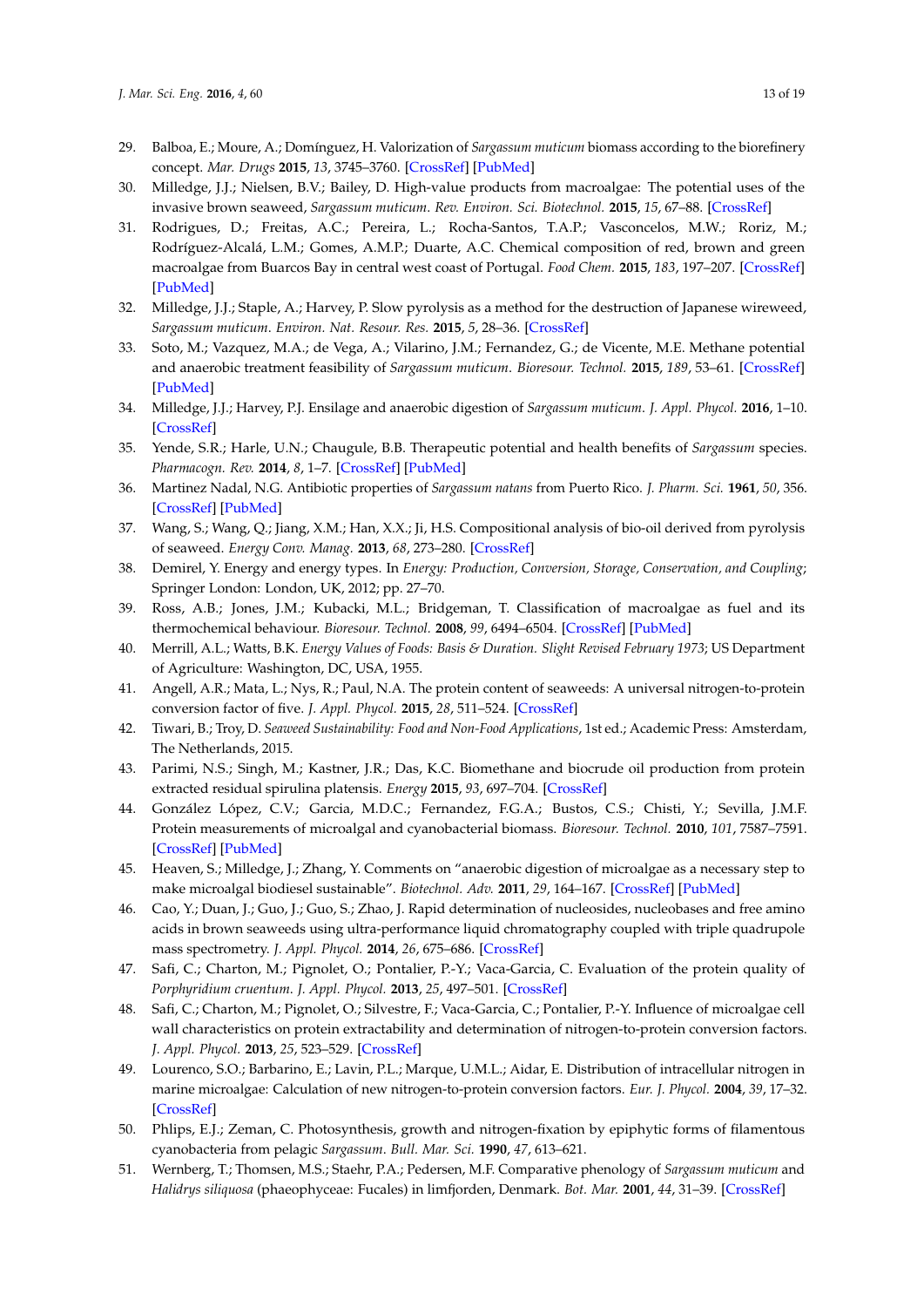- <span id="page-13-0"></span>52. Jard, G.; Marfaing, H.; Carrere, H.; Delgenes, J.P.; Steyer, J.P.; Dumas, C. French Brittany macroalgae screening: Composition and methane potential for potential alternative sources of energy and products. *Bioresour. Technol.* **2013**, *144*, 492–498. [\[CrossRef\]](http://dx.doi.org/10.1016/j.biortech.2013.06.114) [\[PubMed\]](http://www.ncbi.nlm.nih.gov/pubmed/23896436)
- <span id="page-13-1"></span>53. Becker, E.W. Micro-algae as a source of protein. *Biotechnol. Adv.* **2007**, *25*, 207–210. [\[CrossRef\]](http://dx.doi.org/10.1016/j.biotechadv.2006.11.002) [\[PubMed\]](http://www.ncbi.nlm.nih.gov/pubmed/17196357)
- <span id="page-13-2"></span>54. Holdt, S.; Kraan, S. Bioactive compounds in seaweed: Functional food applications and legislation. *J. Appl. Phycol.* **2011**, *23*, 543–597. [\[CrossRef\]](http://dx.doi.org/10.1007/s10811-010-9632-5)
- <span id="page-13-3"></span>55. Percival, E. The polysaccharides of green, red and brown seaweeds: Their basic structure, biosynthesis and function. *Br. Phycol. J.* **1979**, *14*, 103–117. [\[CrossRef\]](http://dx.doi.org/10.1080/00071617900650121)
- <span id="page-13-4"></span>56. Jung, K.A.; Lim, S.R.; Kim, Y.; Park, J.M. Potentials of macroalgae as feedstocks for biorefinery. *Bioresour. Technol.* **2013**, *135*, 182–190. [\[CrossRef\]](http://dx.doi.org/10.1016/j.biortech.2012.10.025) [\[PubMed\]](http://www.ncbi.nlm.nih.gov/pubmed/23186669)
- <span id="page-13-5"></span>57. Sun, J.C.; Tan, H.P. Alginate-based biomaterials for regenerative medicine applications. *Materials* **2013**, *6*, 1285–1309. [\[CrossRef\]](http://dx.doi.org/10.3390/ma6041285)
- <span id="page-13-6"></span>58. Rehm, B.H.A. *Alginates: Biology and Applications*; Springer: Heidelberg, Germany, 2009.
- <span id="page-13-7"></span>59. Bixler, H.; Porse, H. A decade of change in the seaweed hydrocolloids industry. *J. Appl. Phycol.* **2011**, *23*, 321–335. [\[CrossRef\]](http://dx.doi.org/10.1007/s10811-010-9529-3)
- <span id="page-13-8"></span>60. Zhao, F.J.; Liu, F.L.; Liu, J.D.; Ang, P.O.; Duan, D.L. Genetic structure analysis of natural *Sargassum muticum* (fucales, phaeophyta) populations using RAPD and ISSR markers. *J. Appl. Phycol.* **2008**, *20*, 191–198. [\[CrossRef\]](http://dx.doi.org/10.1007/s10811-007-9207-2)
- <span id="page-13-9"></span>61. Liu, F.; Pang, S.J.; Gao, S.Q.; Shan, T.F. Intraspecific genetic analysis, gamete release performance, and growth of *Sargassum muticum* (fucales, phaeophyta) from China. *Chin. J. Ocean. Limnol.* **2013**, *31*, 1268–1275. [\[CrossRef\]](http://dx.doi.org/10.1007/s00343-013-2314-9)
- <span id="page-13-10"></span>62. Critchley, A.T.; Farnham, W.F.; Morrell, S.L. An account of the attempted control of an introduced marine alga, *Sargassum-muticum*, in southern England. *Biol. Conserv.* **1986**, *35*, 313–332. [\[CrossRef\]](http://dx.doi.org/10.1016/0006-3207(86)90092-3)
- <span id="page-13-11"></span>63. Gonzalez-Lopez, N.; Moure, A.; Dominguez, H. Hydrothermal fractionation of *Sargassum muticum* biomass. *J. Appl. Phycol.* **2012**, *24*, 1569–1578. [\[CrossRef\]](http://dx.doi.org/10.1007/s10811-012-9817-1)
- <span id="page-13-12"></span>64. Hoppe, H.A.; Levring, T.; Tanaka, Y. *Marine Algae in Pharmaceutical Science*; de Gruyter: Berlin, Germany; New York, NY, USA, 1979.
- <span id="page-13-13"></span>65. McHugh, D.J. *A Guide to the Seaweed Industry*; FAO: Rome, Italy, 2003.
- <span id="page-13-14"></span>66. Berteau, O.; Mulloy, B. Sulfated fucans, fresh perspectives: Structures, functions, and biological properties of sulfated fucans and an overview of enzymes active toward this class of polysaccharide. *Glycobiology* **2003**, *13*, 29–40. [\[CrossRef\]](http://dx.doi.org/10.1093/glycob/cwg058) [\[PubMed\]](http://www.ncbi.nlm.nih.gov/pubmed/12626402)
- <span id="page-13-15"></span>67. Rodriguez-Jasso, R.M.; Mussatto, S.I.; Pastrana, L.; Aguilar, C.N.; Teixeira, J.A. Chemical composition and antioxidant activity of sulphated polysaccharides extracted from *Fucus vesiculosus* using different hydrothermal processes. *Chem. Pap.* **2014**, *68*, 203–209. [\[CrossRef\]](http://dx.doi.org/10.2478/s11696-013-0430-9)
- <span id="page-13-16"></span>68. Gorham, J.; Lewey, S.A. Seasonal changes in the chemical composition of *Sargassum muticum*. *Mar. Biol.* **1984**, *80*, 103–107. [\[CrossRef\]](http://dx.doi.org/10.1007/BF00393133)
- <span id="page-13-17"></span>69. Balboa, E.M.; Rivas, S.; Moure, A.; Dominguez, H.; Parajo, J.C. Simultaneous extraction and depolymerization of fucoidan from *Sargassum muticum* in aqueous media. *Mar. Drugs* **2013**, *11*, 4612–4627. [\[CrossRef\]](http://dx.doi.org/10.3390/md11114612) [\[PubMed\]](http://www.ncbi.nlm.nih.gov/pubmed/24284426)
- <span id="page-13-18"></span>70. Streefland, M. *Report on Biofuel Production Processes from Micro, Macroalgae and Other Aquatic Biomass*; AquaFUELs: Brussels, Belgium, 2010.
- <span id="page-13-19"></span>71. Milledge, J.J.; Smith, B.; Dyer, P.; Harvey, P. Macroalgae-derived biofuel: A review of methods of energy extraction from seaweed biomass. *Energies* **2014**, *7*, 7194–7222. [\[CrossRef\]](http://dx.doi.org/10.3390/en7117194)
- <span id="page-13-20"></span>72. Shekhar, S.H.S.; Lyons, G.; McRoberts, C.; McCall, D.; Carmichael, E.; Andrews, F.; McCormack, R. Brown seaweed species from Strangford Lough: Compositional analyses of seaweed species and biostimulant formulations by rapid instrumental methods. *J. Appl. Phycol.* **2012**, *24*, 1141–1157. [\[CrossRef\]](http://dx.doi.org/10.1007/s10811-011-9744-6)
- <span id="page-13-21"></span>73. Hardouin, K.; Burlot, A.S.; Umami, A.; Tanniou, A.; Stiger-Pouvreau, V.; Widowati, I.; Bedoux, G.; Bourgougnon, N. Biochemical and antiviral activities of enzymatic hydrolysates from different invasive French seaweeds. *J. Appl. Phycol.* **2014**, *26*, 1029–1042. [\[CrossRef\]](http://dx.doi.org/10.1007/s10811-013-0201-6)
- <span id="page-13-22"></span>74. Van Ginneken, V.J.T.; Helsper, J.; de Visser, W.; van Keulen, H.; Brandenburg, W.A. Polyunsaturated fatty acids in various macroalgal species from North Atlantic and tropical seas. *Lipids Health Dis.* **2011**, *10*, 104. [\[CrossRef\]](http://dx.doi.org/10.1186/1476-511X-10-104) [\[PubMed\]](http://www.ncbi.nlm.nih.gov/pubmed/21696609)
- <span id="page-13-23"></span>75. University of Maryland Medical Centre. Docosahexaenoic Acid (DHA). Available online: [http://www.umm.](http://www.umm.edu/altmed/articles/docosahexaenoic-acid-000300.htm) [edu/altmed/articles/docosahexaenoic-acid-000300.htm](http://www.umm.edu/altmed/articles/docosahexaenoic-acid-000300.htm) (accessed on 9 September 2016).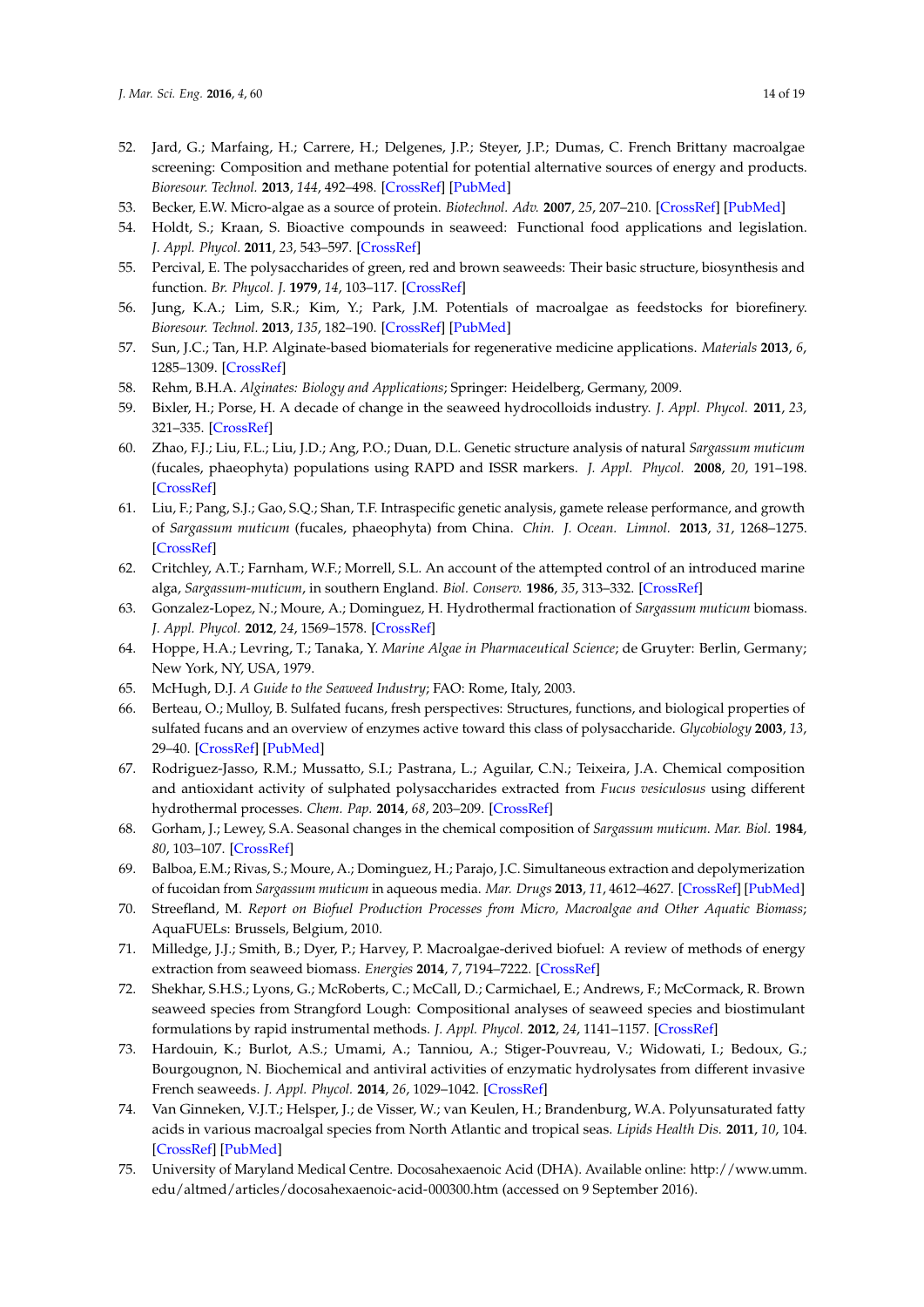- <span id="page-14-0"></span>76. Milledge, J.J. Commercial application of microalgae other than as biofuels: A brief review. *Rev. Environ. Sci. Biotechnol.* **2011**, *10*, 31–41. [\[CrossRef\]](http://dx.doi.org/10.1007/s11157-010-9214-7)
- <span id="page-14-1"></span>77. Turner, J.P.; Rooker, J.R. Fatty acid composition of flora and fauna associated with *Sargassum* mats in the Gulf of Mexico. *Mar. Biol.* **2006**, *149*, 1025–1036. [\[CrossRef\]](http://dx.doi.org/10.1007/s00227-006-0269-5)
- <span id="page-14-2"></span>78. Khotimchenko, S.V. Fatty acid composition of seven *Sargassum* species. *Phytochemistry* **1991**, *30*, 2639–2641. [\[CrossRef\]](http://dx.doi.org/10.1016/0031-9422(91)85113-E)
- 79. Bhaskar, N.; Hosakawa, M.; Miyashita, K. Growth inhibition of human pro-myelocytic leukemia (hl-60) cells by lipid extracts of marine alga *Sargassum marginatum* (fucales, phaeophyta) harvested off Goa (west coast of India) with special reference to fatty acid composition. *Indian J. Mar. Sci.* **2004**, *33*, 355–360.
- <span id="page-14-3"></span>80. Kim, G.W.; Itabashi, Y. Non-methylene-interrupted fatty acids with delta 5 unsaturation in *Sargassum* species. *J. Oleo Sci.* **2012**, *61*, 311–319. [\[CrossRef\]](http://dx.doi.org/10.5650/jos.61.311) [\[PubMed\]](http://www.ncbi.nlm.nih.gov/pubmed/22687776)
- <span id="page-14-4"></span>81. Banaimoon, S.A. Fatty-acids in marine macroalgae from southern Yemen (hadramout) including occurrence of eicosatetraenoic (20/4) and eicosapentaenoic (20/5) acids. *Bot. Mar.* **1992**, *35*, 165–168. [\[CrossRef\]](http://dx.doi.org/10.1515/botm.1992.35.2.165)
- <span id="page-14-5"></span>82. Bazes, A.; Silkina, A.; Douzenel, P.; Fay, F.; Kervarec, N.; Morin, D.; Berge, J.-P.; Bourgougnon, N. Investigation of the antifouling constituents from the brown alga *Sargassum muticum* (yendo) fensholt. *J. Appl. Phycol.* **2009**, *21*, 395–403. [\[CrossRef\]](http://dx.doi.org/10.1007/s10811-008-9382-9)
- <span id="page-14-6"></span>83. Gerasimenko, N.I.; Martyyas, E.A.; Logvinov, S.V.; Busarova, N.G. Biological activity of lipids and photosynthetic pigments of *Sargassum pallidum* c. Agardh. *Appl. Biochem. Microbiol.* **2014**, *50*, 73–81. [\[CrossRef\]](http://dx.doi.org/10.1134/S0003683814010037)
- <span id="page-14-7"></span>84. Clifton, P. Lowering cholesterol a review on the role of plant sterols. *Aust. Fam. Phys.* **2009**, *38*, 218–221.
- <span id="page-14-8"></span>85. Genser, B.; Silbernagel, G.; de Backer, G.; Bruckert, E.; Carmena, R.; Chapman, M.J.; Deanfield, J.; Descamps, O.S.; Rietzschel, E.R.; Dias, K.C.; et al. Plant sterols and cardiovascular disease: A systematic review and meta-analysis (dagger). *Eur. Heart J.* **2012**, *33*, 444–451. [\[CrossRef\]](http://dx.doi.org/10.1093/eurheartj/ehr441) [\[PubMed\]](http://www.ncbi.nlm.nih.gov/pubmed/22334625)
- <span id="page-14-9"></span>86. Wang, P.R.; Xu, G.J.; Bian, L.Z.; Zhang, S.C.; Song, F.Q. Study on sterols from brown algae (*Sargassum muticum*). *Chin. Sci. Bull.* **2006**, *51*, 2520–2528. [\[CrossRef\]](http://dx.doi.org/10.1007/s11434-006-2124-y)
- <span id="page-14-10"></span>87. Reiner, E.; Topliff, J.; Wood, J.D. Hypocholesterolemic agents derived from sterols of marine algae. *Can. J. Biochem. Physiol.* **1962**, *40*, 1401–1406. [\[CrossRef\]](http://dx.doi.org/10.1139/o62-157) [\[PubMed\]](http://www.ncbi.nlm.nih.gov/pubmed/14491261)
- <span id="page-14-11"></span>88. Chen, Z.; Liu, J.; Fu, Z.; Ye, C.; Zhang, R.; Song, Y.; Zhang, Y.; Li, H.; Ying, H.; Liu, H. 24(*s*)-saringosterol from edible marine seaweed *Sargassum fusiforme* is a novel selective LXRβ agonist. *J. Agric. Food Chem.* **2014**, *62*, 6130–6137. [\[CrossRef\]](http://dx.doi.org/10.1021/jf500083r) [\[PubMed\]](http://www.ncbi.nlm.nih.gov/pubmed/24927286)
- <span id="page-14-12"></span>89. Wijesinghe, W.; Jeon, Y.J. Biological activities and potential cosmeceutical applications of bioactive components from brown seaweeds: A review. *Phytochem. Rev.* **2011**, *10*, 431–443. [\[CrossRef\]](http://dx.doi.org/10.1007/s11101-011-9214-4)
- 90. Chae, D.; Manzoor, Z.; Kim, S.C.; Kim, S.; Oh, T.-H.; Yoo, E.-S.; Kang, H.-K.; Hyun, J.-W.; Lee, N.H.;  $K$ o, M.-H.; et al. -fucoxanthinone, isolated from *Sargassum muticum*, inhibits CpG-induced inflammatory response by attenuating the mitogen-activated protein kinase pathway. *Mar. Drugs* **2013**, *11*, 3272–3287. [\[CrossRef\]](http://dx.doi.org/10.3390/md11093272) [\[PubMed\]](http://www.ncbi.nlm.nih.gov/pubmed/23985898)
- <span id="page-14-13"></span>91. Kumar, S.R.; Hosokawa, M.; Miyashita, K. Fucoxanthin: A marine carotenoid exerting anti-cancer effects by affecting multiple mechanisms. *Mar. Drugs* **2013**, *11*, 5130–5147. [\[CrossRef\]](http://dx.doi.org/10.3390/md11125130) [\[PubMed\]](http://www.ncbi.nlm.nih.gov/pubmed/24351910)
- <span id="page-14-14"></span>92. Gammone, M.A.; Riccioni, G.; D'Orazio, N. Carotenoids: Potential allies of cardiovascular health? *Food Nutr. Res.* **2015**, *59*, 26762. [\[CrossRef\]](http://dx.doi.org/10.3402/fnr.v59.26762) [\[PubMed\]](http://www.ncbi.nlm.nih.gov/pubmed/25660385)
- <span id="page-14-15"></span>93. Maeda, H. Nutraceutical effects of fucoxanthin for obesity and diabetes therapy: A review. *J. Oleo Sci.* **2015**, *64*, 125–132. [\[CrossRef\]](http://dx.doi.org/10.5650/jos.ess14226) [\[PubMed\]](http://www.ncbi.nlm.nih.gov/pubmed/25748372)
- <span id="page-14-16"></span>94. Zorofchian Moghadamtousi, S.; Karimian, H.; Khanabdali, R.; Razavi, M.; Firoozinia, M.; Zandi, K.; Abdul Kadir, H. Anticancer and antitumor potential of fucoidan and fucoxanthin, two main metabolites isolated from brown algae. *Sci. World J.* **2014**, *2014*, 768323. [\[CrossRef\]](http://dx.doi.org/10.1155/2014/768323) [\[PubMed\]](http://www.ncbi.nlm.nih.gov/pubmed/24526922)
- <span id="page-14-17"></span>95. Mikami, K.; Hosokawa, M. Biosynthetic pathway and health benefits of fucoxanthin, an algae-specific xanthophyll in brown seaweeds. *Int. J. Mol. Sci.* **2013**, *14*, 13763–13781. [\[CrossRef\]](http://dx.doi.org/10.3390/ijms140713763) [\[PubMed\]](http://www.ncbi.nlm.nih.gov/pubmed/23820585)
- <span id="page-14-18"></span>96. Wang, C.; Kim, J.-H.; Kim, S.-W. Synthetic biology and metabolic engineering for marine carotenoids: New opportunities and future prospects. *Mar. Drugs* **2014**, *12*, 4810–4832. [\[CrossRef\]](http://dx.doi.org/10.3390/md12094810) [\[PubMed\]](http://www.ncbi.nlm.nih.gov/pubmed/25233369)
- <span id="page-14-19"></span>97. Balboa, E.M.; Soto, M.L.; Nogueira, D.R.; Gonzalez-Lopez, N.; Conde, E.; Moure, A.; Vinardell, M.P.; Mitjans, M.; Dominguez, H. Potential of antioxidant extracts produced by aqueous processing of renewable resources for the formulation of cosmetics. *Ind. Crops Prod.* **2014**, *58*, 104–110. [\[CrossRef\]](http://dx.doi.org/10.1016/j.indcrop.2014.03.041)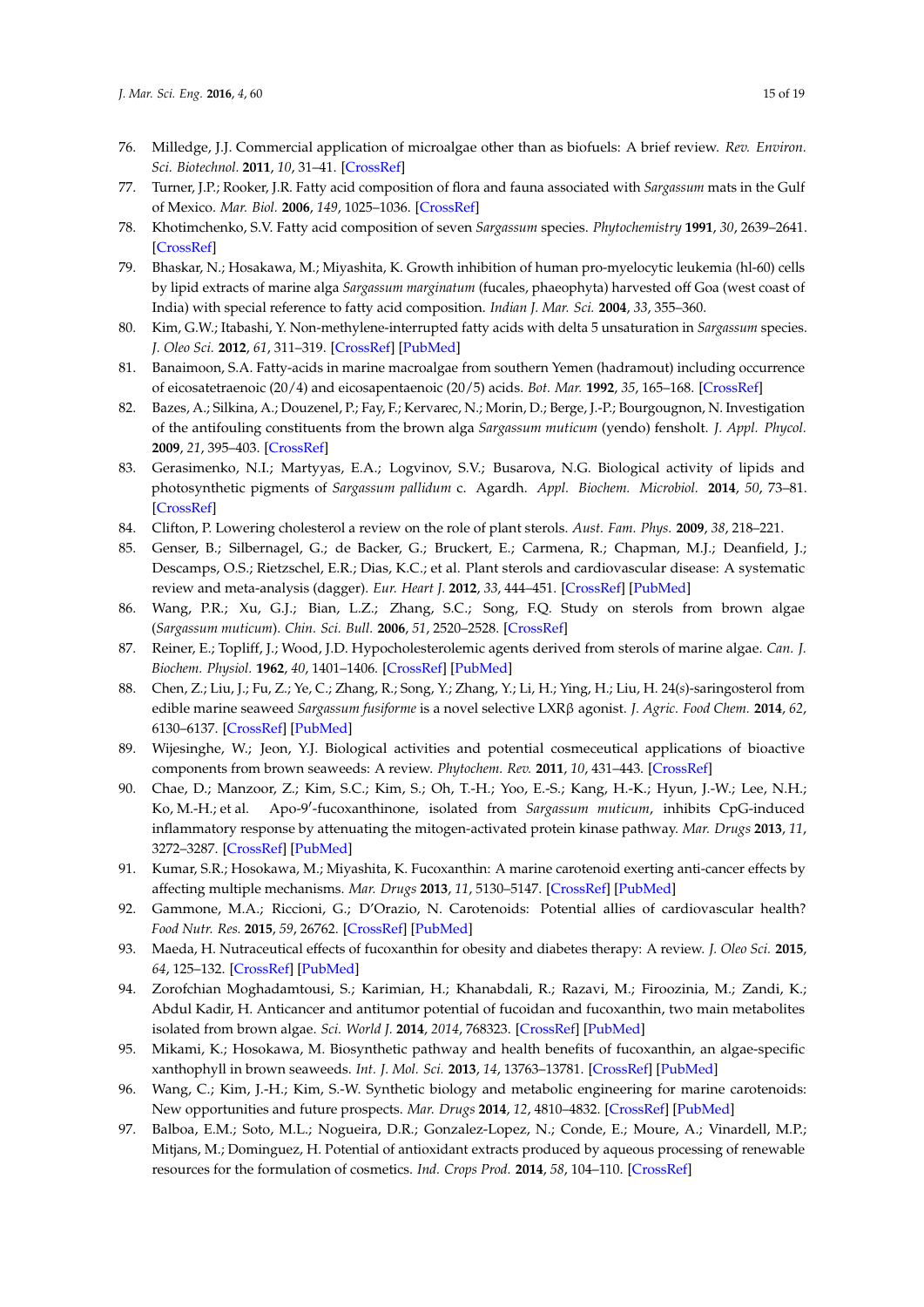- <span id="page-15-0"></span>98. Suganya, T.; Varman, M.; Masjuki, H.H.; Renganathan, S. Macroalgae and microalgae as a potential source for commercial applications along with biofuels production: A biorefinery approach. *Renew. Sustain. Energy Rev.* **2016**, *55*, 909–941. [\[CrossRef\]](http://dx.doi.org/10.1016/j.rser.2015.11.026)
- <span id="page-15-1"></span>99. Plouguerne, E.; le Lann, K.; Connan, S.; Jechoux, G.; Deslandes, E.; Stiger-Pouvreau, V. Spatial and seasonal variation in density, reproductive status, length and phenolic content of the invasive brown macroalga *Sargassum muticum* (yendo) fensholt along the coast of western Brittany (France). *Aquat. Bot.* **2006**, *85*, 337–344. [\[CrossRef\]](http://dx.doi.org/10.1016/j.aquabot.2006.06.011)
- <span id="page-15-2"></span>100. Le Lann, K.; Jegou, C.; Stiger-Pouvreau, V. Effect of different conditioning treatments on total phenolic content and antioxidant activities in two *Sargassacean* species: Comparison of the frondose *Sargassum muticum* (yendo) fensholt and the cylindrical *Bifurcaria bifurcata* R. Ross. *Phycol. Res.* **2008**, *56*, 238–245. [\[CrossRef\]](http://dx.doi.org/10.1111/j.1440-1835.2008.00505.x)
- <span id="page-15-3"></span>101. Tanniou, A.; Esteban, S.L.; Vandanjon, L.; Ibanez, E.; Mendiola, J.A.; Cerantola, S.; Kervarec, N.; la Barre, S.; Marchal, L.; Stiger-Pouvreau, V. Green improved processes to extract bioactive phenolic compounds from brown macroalgae using *Sargassum muticum* as model. *Talanta* **2013**, *104*, 44–52.
- <span id="page-15-4"></span>102. Dai, J.; Mumper, R.J. Plant phenolics: Extraction, analysis and their antioxidant and anticancer properties. *Molecules* **2010**, *15*, 7313–7352. [\[CrossRef\]](http://dx.doi.org/10.3390/molecules15107313) [\[PubMed\]](http://www.ncbi.nlm.nih.gov/pubmed/20966876)
- <span id="page-15-5"></span>103. Tabassum, M.R.; Xia, A.; Murphy, J.D. Seasonal variation of chemical composition and biomethane production from the brown seaweed *Ascophyllum nodosum*. *Bioresour. Technol.* **2016**, *216*, 219–226. [\[CrossRef\]](http://dx.doi.org/10.1016/j.biortech.2016.05.071) [\[PubMed\]](http://www.ncbi.nlm.nih.gov/pubmed/27240238)
- <span id="page-15-6"></span>104. Philippsen, A. Energy Input, Carbon Intensity, and Cost for Ethanol Produced from Brown Seaweed. Master's Thesis, University of Victoria, Victoria, BC, Canada, 2013.
- <span id="page-15-7"></span>105. Sridhar, S.; Rengasamy, R. Potential of seaweed liquid fertilizers (SLFS) on some agricultural crop with special reference to protein profile of seedlings. *Int. J. Dev. Res.* **2011**, *1*, 55–57.
- <span id="page-15-8"></span>106. BioMara. A Short History of Seaweed Exploitation in the Western British Isles. Available online: <http://www.biomara.org/understanding-seaweed/the-importance-of-seaweed-across-the-ages> (accessed on 27 January 2014).
- <span id="page-15-9"></span>107. Besada, V.; Andrade, J.M.; Schultze, F.; González, J.J. Heavy metals in edible seaweeds commercialised for human consumption. *J. Mar. Syst.* **2009**, *75*, 305–313. [\[CrossRef\]](http://dx.doi.org/10.1016/j.jmarsys.2008.10.010)
- 108. Khaled, A.; Hessein, A.; Abdel-Halim, A.M.; Morsy, F.M. Distribution of heavy metals in seaweeds collected along Marsa-matrouh beaches, Egyptian Mediterranean sea. *Egypt. J. Aquat. Res.* **2014**, *40*, 363–371. [\[CrossRef\]](http://dx.doi.org/10.1016/j.ejar.2014.11.007)
- <span id="page-15-10"></span>109. Carro, L.; Barriada, J.L.; Herrero, R.; de Vicente, M.E.S. Interaction of heavy metals with ca-pretreated *Sargassum muticum* algal biomass: Characterization as a cation exchange process. *Chem. Eng. J.* **2015**, *264*, 181–187. [\[CrossRef\]](http://dx.doi.org/10.1016/j.cej.2014.11.079)
- <span id="page-15-11"></span>110. Yokoi, K.; Konomi, A. Toxicity of so-called edible hijiki seaweed (*Sargassum fusiforme*) containing inorganic arsenic. *Regul. Toxicol. Pharmacol.* **2012**, *63*, 291–297. [\[CrossRef\]](http://dx.doi.org/10.1016/j.yrtph.2012.04.006) [\[PubMed\]](http://www.ncbi.nlm.nih.gov/pubmed/22561181)
- <span id="page-15-12"></span>111. Nicholson, F.A.; Smith, S.R.; Alloway, B.J.; Carlton-Smith, C.; Chambers, B.J. An inventory of heavy metals inputs to agricultural soils in England and Wales. *Sci. Total Environ.* **2003**, *311*, 205–219. [\[CrossRef\]](http://dx.doi.org/10.1016/S0048-9697(03)00139-6)
- <span id="page-15-13"></span>112. Ungureanu, G.; Santos, S.; Boaventura, R.; Botelho, C. Biosorption of antimony by brown algae *S. muticum* and *A. nodosum*. *Environ. Eng. Manag. J.* **2015**, *14*, 455–463.
- <span id="page-15-14"></span>113. Davis, T.A.; Volesky, B.; Mucci, A. A review of the biochemistry of heavy metal biosorption by brown algae. *Water Res.* **2003**, *37*, 4311–4330. [\[CrossRef\]](http://dx.doi.org/10.1016/S0043-1354(03)00293-8)
- <span id="page-15-15"></span>114. Davis, T.A.; Volesky, B.; Vieira, R. *Sargassum* seaweed as biosorbent for heavy metals. *Water Res.* **2000**, *34*, 4270–4278. [\[CrossRef\]](http://dx.doi.org/10.1016/S0043-1354(00)00177-9)
- <span id="page-15-16"></span>115. Mohapatra, B. Potential use of *Sargassum* species: An overview. In *Sargassum Symposium*; UWI, Cave Hill: Barbados, 2015.
- <span id="page-15-17"></span>116. Rubin, E.; Rodriguez, P.; Herrero, R.; Cremades, J.; Barbara, I.; de Vicente, M.E.S. Removal of methylene blue from aqueous solutions using as biosorbent *Sargassum muticum*: An invasive macroalga in Europe. *J. Chem. Technol. Biotechnol.* **2005**, *80*, 291–298. [\[CrossRef\]](http://dx.doi.org/10.1002/jctb.1192)
- <span id="page-15-18"></span>117. Rubin, E.; Rodriguez, P.; Herrero, R.; de Vicente, M.E.S. Biosorption of phenolic compounds by the brown alga *Sargassum muticum*. *J. Chem. Technol. Biotechnol.* **2006**, *81*, 1093–1099. [\[CrossRef\]](http://dx.doi.org/10.1002/jctb.1430)
- <span id="page-15-19"></span>118. Barbot, Y.; Thomsen, C.; Thomsen, L.; Benz, R. Anaerobic digestion of *Laminaria japonica* waste from industrial production residues in laboratory- and pilot-scale. *Mar. Drugs* **2015**, *13*, 5947. [\[CrossRef\]](http://dx.doi.org/10.3390/md13095947) [\[PubMed\]](http://www.ncbi.nlm.nih.gov/pubmed/26393620)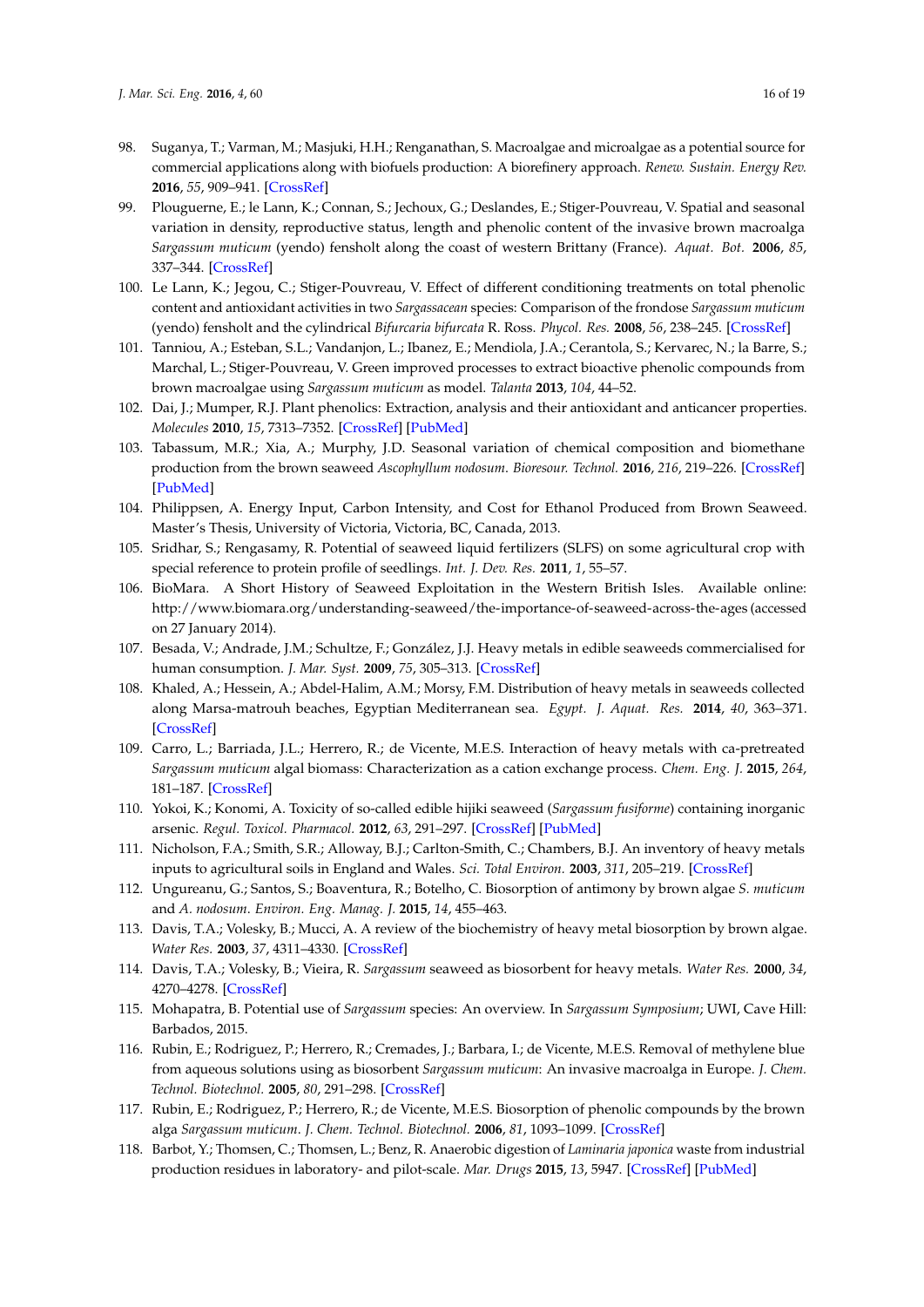- <span id="page-16-0"></span>119. Guadeloupe 1. Innovation: Un Bateau Contre Les Sargasses. Available online: [http://la1ere.francetvinfo.fr/](http://la1ere.francetvinfo.fr/guadeloupe/sites/regions_outremer/files/styles/top_big/public/assets/images/2015/08/18/sargator.jpg?itok=CUf6EtV1) [guadeloupe/sites/regions\\_outremer/files/styles/top\\_big/public/assets/images/2015/08/18/sargator.](http://la1ere.francetvinfo.fr/guadeloupe/sites/regions_outremer/files/styles/top_big/public/assets/images/2015/08/18/sargator.jpg?itok=CUf6EtV1) [jpg?itok=CUf6EtV1](http://la1ere.francetvinfo.fr/guadeloupe/sites/regions_outremer/files/styles/top_big/public/assets/images/2015/08/18/sargator.jpg?itok=CUf6EtV1) (accessed on 17 March 2016).
- <span id="page-16-1"></span>120. Ward, A.J.; Lewis, D.M.; Green, B. Anaerobic digestion of algae biomass: A review. *Algal Res. Biomass Biofuels Bioprod.* **2014**, *5*, 204–214. [\[CrossRef\]](http://dx.doi.org/10.1016/j.algal.2014.02.001)
- <span id="page-16-2"></span>121. Rocca, S.; Agostini, A.; Giuntoli, J.; Marelli, L. *Biofuels from Algae: Technology Options, Energy Balance and Ghg Emissions: Insights from a Literature Review*; Publications Office of the European Union: Luxembourg, 2015.
- <span id="page-16-3"></span>122. Milledge, J.J.; Heaven, S. Methods of energy extraction from microalgal biomass: A review. *Rev. Environ. Sci. Biotechnol.* **2014**, *13*, 301–320. [\[CrossRef\]](http://dx.doi.org/10.1007/s11157-014-9339-1)
- <span id="page-16-4"></span>123. Bruton, T.; Lyons, H.; Lerat, Y.; Stanley, M.; Rasmussen, M.B. *A Review of the Potential of Marine Algae as a Source of Biofuel in Ireland*; Sustainable Energy Ireland: Dublin, Ireland, 2009.
- <span id="page-16-5"></span>124. Milledge, J.J.; Harvey, P.J. Potential process "hurdles" in the use of macroalgae as feedstock for biofuel production in the British isles. *J. Chem. Technol. Biotechnol.* **2016**, *91*, 2221–2234. [\[CrossRef\]](http://dx.doi.org/10.1002/jctb.5003)
- <span id="page-16-6"></span>125. Aresta, M.; Dibenedetto, A.; Barberio, G. Utilization of macro-algae for enhanced  $CO_2$  fixation and biofuels production: Development of a computing software for an LCA study. *Fuel Process. Technol.* **2005**, *86*, 1679–1693. [\[CrossRef\]](http://dx.doi.org/10.1016/j.fuproc.2005.01.016)
- 126. Fudholi, A.; Sopian, K.; Othman, M.Y.; Ruslan, M.H. Energy and exergy analyses of solar drying system of red seaweed. *Energy Build.* **2014**, *68*, 121–129. [\[CrossRef\]](http://dx.doi.org/10.1016/j.enbuild.2013.07.072)
- <span id="page-16-7"></span>127. Valderrama, D.; Cai, J.; Hishamunda, N.; Ridler, N. *Social and Economic Dimensions of Carrageenan Seaweed Farming*; FAO Fisheries and Aquaculture technical paper 580; FAO: Rome, Italy, 2014.
- <span id="page-16-8"></span>128. Brennan, L.; Owende, P. Biofuels from microalgae—A review of technologies for production, processing, and extractions of biofuels and co-products. *Renew. Sustain. Energy Rev.* **2010**, *14*, 557–577. [\[CrossRef\]](http://dx.doi.org/10.1016/j.rser.2009.10.009)
- <span id="page-16-9"></span>129. Oswald, W.J. Large-scale algal culture systems (engineering aspects). In *Micro-Algal Biotechnology*; Borowitzka, M.A., Borowitzka, L.J., Eds.; Cambridge University Press: Cambridge, UK, 1988.
- <span id="page-16-10"></span>130. Chan, J.C.C.; Cheung, P.C.K.; Ang, P.O. Comparative studies on the effect of three drying methods on the nutritional composition of seaweed *Sargassum hemiphyllum* (turn) C Ag. *J. Agric. Food Chem.* **1997**, *45*, 3056–3059. [\[CrossRef\]](http://dx.doi.org/10.1021/jf9701749)
- 131. Gupta, S.; Cox, S.; Abu-Ghannam, N. Effect of different drying temperatures on the moisture and phytochemical constituents of edible Irish brown seaweed. *LWT Food Sci. Technol.* **2011**, *44*, 1266–1272. [\[CrossRef\]](http://dx.doi.org/10.1016/j.lwt.2010.12.022)
- <span id="page-16-14"></span>132. Ryckebosch, E.; Muylaert, K.; Eeckhout, M.; Ruyssen, T.; Foubert, I. Influence of drying and storage on lipid and carotenoid stability of the microalga *Phaeodactylum tricornutum*. *J. Agric. Food. Chem.* **2011**, *59*, 11063–11069. [\[CrossRef\]](http://dx.doi.org/10.1021/jf2025456) [\[PubMed\]](http://www.ncbi.nlm.nih.gov/pubmed/21866882)
- <span id="page-16-11"></span>133. Indrawati, R.; Sukowijoyo, H.; Indriatmoko; Wijayanti, R.D.E.; Limantara, L. Encapsulation of brown seaweed pigment by freeze drying: Characterization and its stability during storage. *Procedia Chem.* **2015**, *14*, 353–360. [\[CrossRef\]](http://dx.doi.org/10.1016/j.proche.2015.03.048)
- <span id="page-16-12"></span>134. Brennan, J.G.; Butters, J.R.; Cowell, N.D.; Lilly, A.E.V. *Food Engineering Operation*; Elsevier: London, UK, 1969.
- <span id="page-16-13"></span>135. Fellows, P. *Food Processing Technology: Principles and Practice*, 3rd ed.; CRC Press: Cambridge, UK; Woodhead Pub.: Boca Raton, FL, USA, 2009.
- <span id="page-16-15"></span>136. Molina Grima, E.; Belarbi, E.-H.; Acien-Fernandez, F.G.; Robles-Medina, A.; Yusuf, C. Recovery of microalgal biomass and metabolites: Process options and economics. *Biotechnol. Adv.* **2003**, *20*, 491–515. [\[CrossRef\]](http://dx.doi.org/10.1016/S0734-9750(02)00050-2)
- <span id="page-16-16"></span>137. Seagate Products. Seaweed Powder. Available online: [http://seagateproducts.com/product/229/Seaweed-](http://seagateproducts.com/product/229/Seaweed-Powder-300-grams.html)[Powder-300-grams.html](http://seagateproducts.com/product/229/Seaweed-Powder-300-grams.html) (accessed on 19 April 2016).
- <span id="page-16-17"></span>138. Ashbell, G.; Weinberg, Z.G. *Silage Production and Utilization*; FAO: Bet Dagan, Israel, 2005.
- <span id="page-16-18"></span>139. Oude Elferink, S.J.W.H.; Driehuis, F.; Gottschal, J.C.; Spoelstra, S.F. Silage fermentation processes and their manipulation. In *FAO Electronic Conference on Tropical Silage*; FAO: Rome, Italy, 1999.
- <span id="page-16-19"></span>140. Shinya, Y.; Yukihiko, M. *The Asian Biomass Handbook—A Guide for Biomass Production and Utilization*; The Japan Institute of Energy: Tokyo, Japan, 2008.
- <span id="page-16-20"></span>141. Jones, D.I.H.; Jones, R. The effect of crop characteristics and ensiling methodology on grass silage effluent production. *J. Agric. Eng. Res.* **1995**, *60*, 73–81. [\[CrossRef\]](http://dx.doi.org/10.1006/jaer.1995.1001)
- <span id="page-16-21"></span>142. Black, W.A.P. The preservation of seaweed by ensiling and bactericides. *J. Sci. Food Agric.* **1955**, *6*, 14–23. [\[CrossRef\]](http://dx.doi.org/10.1002/jsfa.2740060104)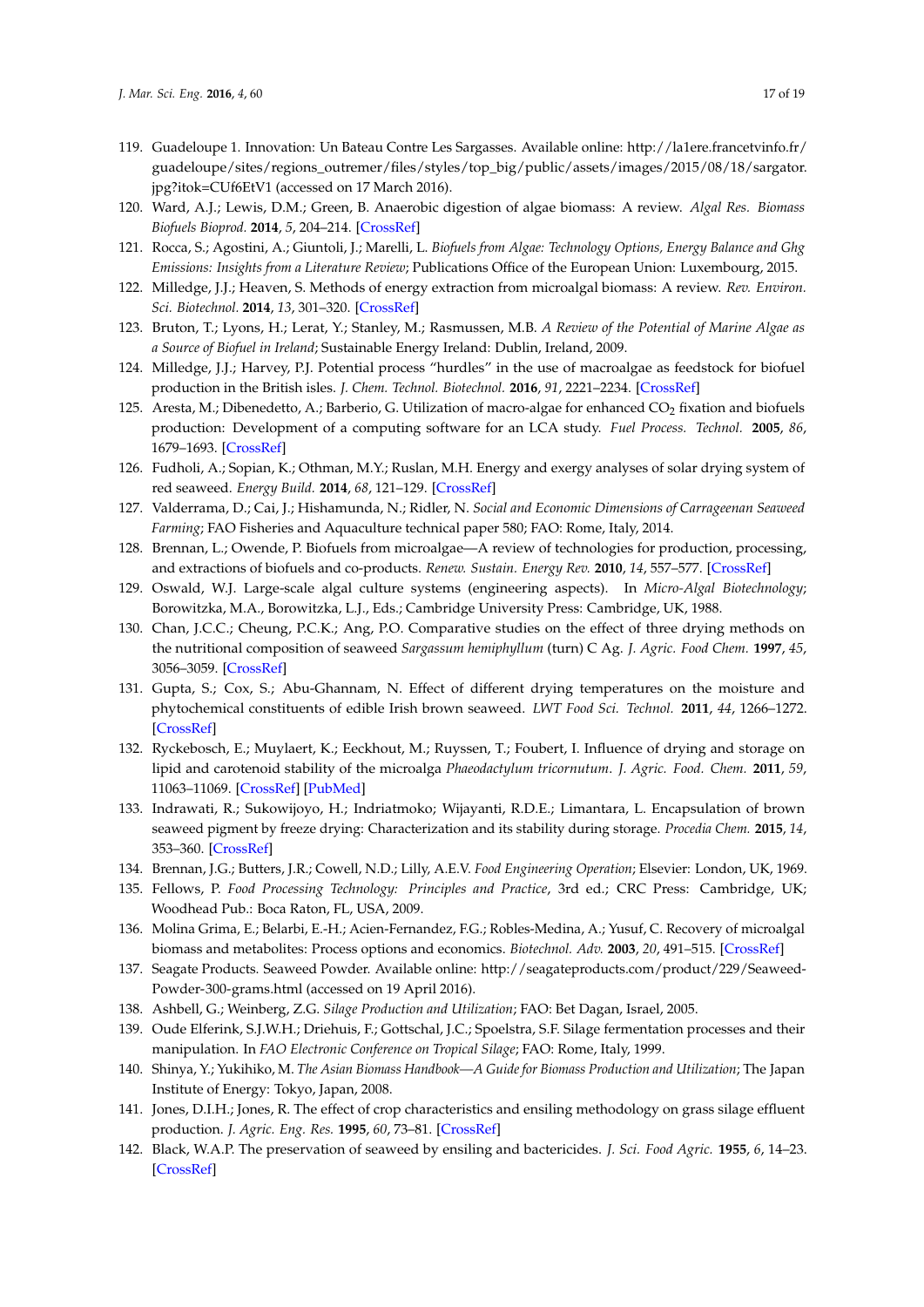- <span id="page-17-1"></span>143. Uchida, M.; Miyoshi, T. Algal fermentation-the seed for a new fermentation industry of foods and related products. *Jarq Jpn. Agric. Res. Q.* **2013**, *47*, 53–63. [\[CrossRef\]](http://dx.doi.org/10.6090/jarq.47.53)
- <span id="page-17-0"></span>144. Herrmann, C.; FitzGerald, J.; O'Shea, R.; Xia, A.; O'Kiely, P.; Murphy, J.D. Ensiling of seaweed for a seaweed biofuel industry. *Bioresour. Technol.* **2015**, *196*, 301–313. [\[CrossRef\]](http://dx.doi.org/10.1016/j.biortech.2015.07.098) [\[PubMed\]](http://www.ncbi.nlm.nih.gov/pubmed/26253914)
- <span id="page-17-2"></span>145. Driehuis, F.; van Wikselaar, P.G. The occurrence and prevention of ethanol fermentation in high-dry-matter grass silage. *J. Sci. Food Agric.* **2000**, *80*, 711–718. [\[CrossRef\]](http://dx.doi.org/10.1002/(SICI)1097-0010(20000501)80:6<711::AID-JSFA593>3.0.CO;2-6)
- <span id="page-17-4"></span><span id="page-17-3"></span>146. Bastiman, B. Factors affecting silage effluent production. *Exp. Husb.* **1977**, 40–46.
- 147. Ministry of Agriculture, Forestry and Fisheries. *Environmental Impacts of Baled Silage*; WA 0111; MAFF: Tokyo, Japan, 1999.
- <span id="page-17-5"></span>148. Mannetje, L. Silage for animal feed. In *Encyclopedia of Life Support Systems*; Eolss Publishers: Oxford, UK, 2010; Volume 8, pp. 123–135.
- <span id="page-17-6"></span>149. Woolf, D.; Lehmann, J.; Fisher, E.M.; Angenent, L.T. Biofuels from pyrolysis in perspective: Trade-offs between energy yields and soil-carbon additions. *Environ. Sci. Technol.* **2014**, *48*, 6492–6499. [\[CrossRef\]](http://dx.doi.org/10.1021/es500474q) [\[PubMed\]](http://www.ncbi.nlm.nih.gov/pubmed/24787482)
- <span id="page-17-7"></span>150. Meyer, S.; Glaser, B.; Quicker, P. Technical, economical, and climate-related aspects of biochar production technologies: A literature review. *Environ. Sci. Technol.* **2011**, *45*, 9473–9483. [\[CrossRef\]](http://dx.doi.org/10.1021/es201792c) [\[PubMed\]](http://www.ncbi.nlm.nih.gov/pubmed/21961528)
- <span id="page-17-8"></span>151. Tenenbaum, D.J. Biochar: Carbon mitigation from the ground up. *Environ. Health Perspect.* **2009**, *117*, 70–73. [\[CrossRef\]](http://dx.doi.org/10.1289/ehp.117-a70)
- <span id="page-17-9"></span>152. Shackley, S.; Sohi, S. *An Assessment of the Benefits and Issues Associated with the Application of Biochar to Soil*; UK Biochar Research Centre: Edinburgh, UK, 2010.
- <span id="page-17-10"></span>153. Van der Kolk, J.; Zwart, K. *Pyrolysis in the Countries of the North Sea Region. Potentially Available Quantities of Biomass Waste for Biochar Production*. A Publication of the Interreg IVB Project Biochar: Climate saving soils. 2013. Available online: [http://www.biochar-interreg4b.eu/images/file/WP44%20-%20Pyrolysis%20in%](http://www.biochar-interreg4b.eu/images/file/WP44%20-%20Pyrolysis%20in%20the%20Countries%20of%20the%20North%20Sea%20Region.pdf) [20the%20Countries%20of%20the%20North%20Sea%20Region.pdf](http://www.biochar-interreg4b.eu/images/file/WP44%20-%20Pyrolysis%20in%20the%20Countries%20of%20the%20North%20Sea%20Region.pdf) (accessed on 9 September 2016).
- <span id="page-17-11"></span>154. McKendry, P. Energy production from biomass (part 2): Conversion technologies. *Bioresour. Technol.* **2002**, *83*, 47–54. [\[CrossRef\]](http://dx.doi.org/10.1016/S0960-8524(01)00119-5)
- <span id="page-17-12"></span>155. Saidur, R.; Abdelaziz, E.A.; Demirbas, A.; Hossain, M.S.; Mekhilef, S. A review on biomass as a fuel for boilers. *Renew. Sust. Energy Rev.* **2011**, *15*, 2262–2289. [\[CrossRef\]](http://dx.doi.org/10.1016/j.rser.2011.02.015)
- <span id="page-17-13"></span>156. Peacocke, C.; Joseph, S. Notes on Terminology and Technology in Thermal Conversion. Available online: [http://www.biochar-international.org/publications/IBI#Pyrolysis\\_guidelines](http://www.biochar-international.org/publications/IBI#Pyrolysis_guidelines) (accessed on 15 April 2014).
- <span id="page-17-14"></span>157. Scott, H.L.; Ponsonby, D.; Atkinson, C.J. Biochar: An improver of nutrient and soil water availability—What is the evidence? *CAB Rev.* **2014**, *9*. [\[CrossRef\]](http://dx.doi.org/10.1079/PAVSNNR20149019)
- <span id="page-17-15"></span>158. Roberts, D.A.; Paul, N.A.; Dworjanyn, S.A.; Bird, M.I.; de Nys, R. Biochar from commercially cultivated seaweed for soil amelioration. *Sci. Rep.* **2015**, *5*, 9665. [\[CrossRef\]](http://dx.doi.org/10.1038/srep09665) [\[PubMed\]](http://www.ncbi.nlm.nih.gov/pubmed/25856799)
- <span id="page-17-16"></span>159. Bird, K.T.; Benson, P.H. *Seaweed Cultivation for Renewable Resources*; Elsevier: Amsterdam, The Netherlands, 1987.
- <span id="page-17-17"></span>160. Keita, J.D. Wood or charcoal—Which is better? *Int. J. For. For. Ind.* **1987**, *39*, 61–66.
- <span id="page-17-18"></span>161. Demirbas, A. Biomass resource facilities and biomass conversion processing for fuels and chemicals. *Energy Conv. Manag.* **2001**, *42*, 1357–1378. [\[CrossRef\]](http://dx.doi.org/10.1016/S0196-8904(00)00137-0)
- <span id="page-17-19"></span>162. Yu, L.J.; Wang, S.; Jiang, X.M.; Wang, N.; Zhang, C.Q. Thermal analysis studies on combustion characteristics of seaweed. *J. Therm. Anal. Calorim.* **2008**, *93*, 611–617. [\[CrossRef\]](http://dx.doi.org/10.1007/s10973-007-8274-6)
- <span id="page-17-20"></span>163. Wang, S.; Jiang, X.M.; Wang, Q.; Han, X.X.; Ji, H.S. Experiment and grey relational analysis of seaweed particle combustion in a fluidized bed. *Energy Conv. Manag.* **2013**, *66*, 115–120. [\[CrossRef\]](http://dx.doi.org/10.1016/j.enconman.2012.10.006)
- <span id="page-17-21"></span>164. Huang, G.; Chen, F.; Wei, D.; Zhang, X.; Chen, G. Biodiesel production by microalgal biotechnology. *Appl. Energy* **2010**, *87*, 38–46. [\[CrossRef\]](http://dx.doi.org/10.1016/j.apenergy.2009.06.016)
- <span id="page-17-22"></span>165. Bahadar, A.; Bilal Khan, M. Progress in energy from microalgae: A review. *Renew. Sustain. Energy Rev.* **2013**, *27*, 128–148. [\[CrossRef\]](http://dx.doi.org/10.1016/j.rser.2013.06.029)
- <span id="page-17-23"></span>166. Murphy, F.; Devlin, G.; Deverell, R.; McDonnell, K. Biofuel production in Ireland—An approach to 2020 targets with a focus on algal biomass. *Energies* **2013**, *6*, 6391–6412. [\[CrossRef\]](http://dx.doi.org/10.3390/en6126391)
- <span id="page-17-24"></span>167. Van der Wal, H.; Sperber, B.L.H.M.; Houweling-Tan, B.; Bakker, R.R.C.; Brandenburg, W.; López-Contreras, A.M. Production of acetone, butanol, and ethanol from biomass of the green seaweed *Ulva lactuca*. *Bioresour. Technol.* **2013**, *128*, 431–437. [\[CrossRef\]](http://dx.doi.org/10.1016/j.biortech.2012.10.094) [\[PubMed\]](http://www.ncbi.nlm.nih.gov/pubmed/23201525)
- <span id="page-17-25"></span>168. Singh, J.; Gu, S. Biomass conversion to energy in India-a critique. *Renew. Sust. Energ. Rev.* **2010**, *14*, 1367–1378. [\[CrossRef\]](http://dx.doi.org/10.1016/j.rser.2010.01.013)